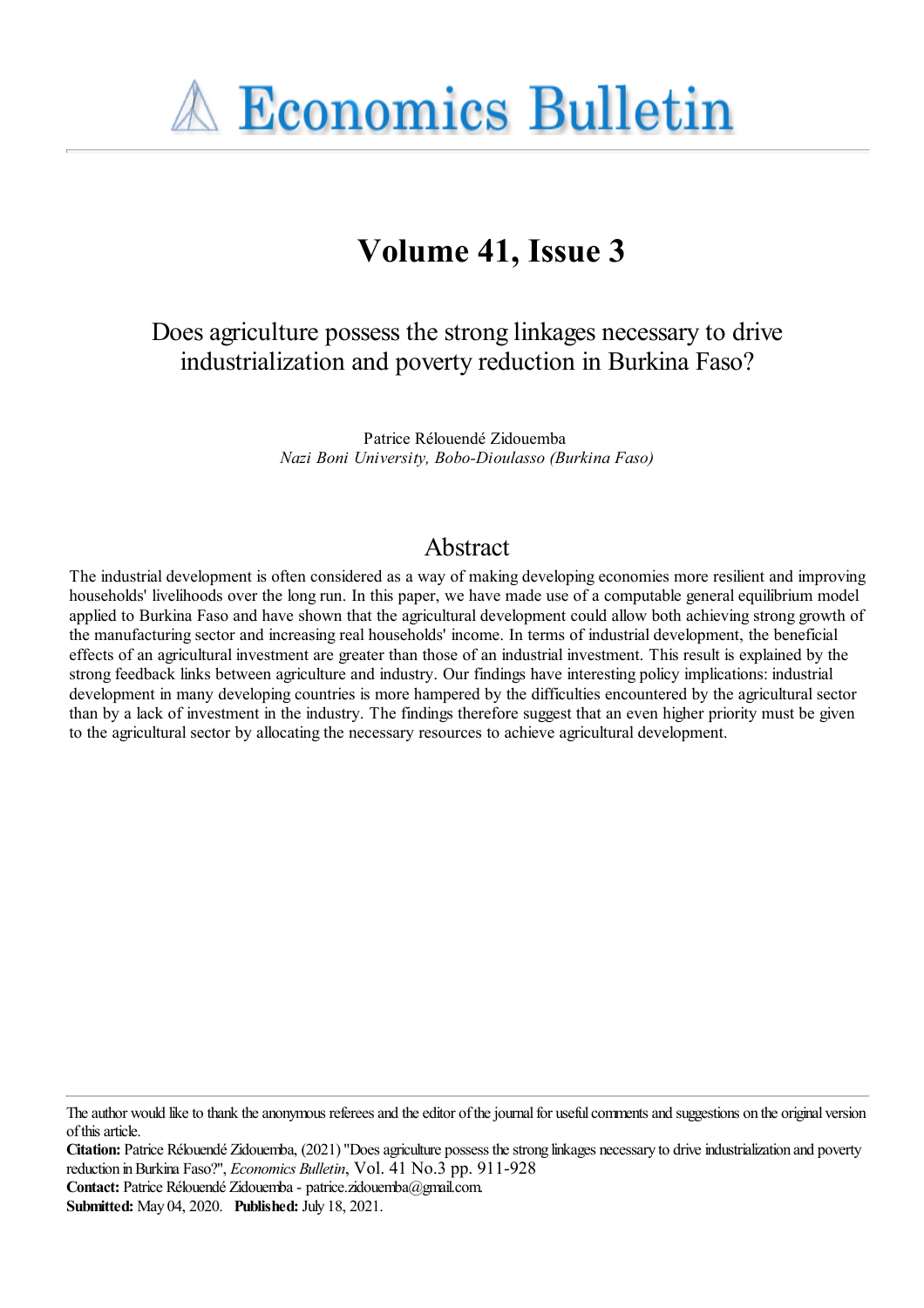### **1. Introduction**

Industrialization has historically been associated with increases in real per capita incomes. In other words, industrialization seems to be the safest route to wealth. For decades, some economists working on economic growth have argued that the path to sustained growth runs through industrialization. When industry becomes the main sector of the economy, driven by technological progress, manufacturing employment increases, wages grow, real consumption increases and living standards significantly improve. In short, industry holds the key to the wealth of nations and explains why many countries strongly aspire to industrialization (O'Brien 1998).

Industrialization can be undertaken in three ways: i) as a by-product of a dynamic primary sector, ii) via an import substitution policy, and iii) via export-oriented industrialization. The first path comes from strong growth in agricultural productivity and exports, which increases households' incomes, thereby creating demand for domestic manufactured products (Murphy et al. 1989). The second option aims to restrict imports to further promote the production of domestic substitutes. This implies, first, the transition from imports of primary products towards the national production of basic consumer goods and, second, towards the national production of capital-intensive and technological goods, i.e., capital goods and intermediate consumption (Gereffi and Wyman 1990). Finally, export-oriented industrialization aims to accelerate the industrialization process by exporting manufactured products for which the national economy has a comparative advantage. It often involves a more open economy and is highly dependent on foreign markets.

The last two options have been widely used in the history of development. On the one hand, East Asian countries have opted for a strong export orientation. This option aimed to overcome certain market failures through technological learning and the strong involvement of the private sector. On the other hand, the import substitution option, with ubiquitous state interventions that are unrelated to market failures and sometimes ignore market forces in pursuit of noneconomic goals, has been widely applied in Sub-Sahara African countries. Unlike the export-oriented option, the import substitution option did not produce the expected results once the phase of import substitution had ended and when technological development and international competitiveness had become essential.

It is out of the question to argue here that the markets are functioning properly in the developing countries of Sub-Saharan Africa and that it is rather the States that are failing. Rather, the question is, given the pervasive market failures, what type of public intervention is most important. In other words, the policy issue is not whether there should be public intervention – there certainly must be – but how such interventions should be designed and implemented to promote industrial development.

Given the difficulties linked to States' intervention in industrial policy (collusion, embezzlement, corruption, etc.), another possibility could be to indirectly create industrial policy by modernizing agriculture. This policy has the advantage of not only creating significant outlets for industry (income growth for the majority of the population involved in the agricultural sector) but also reducing the production costs of industry through cheap intermediate consumption. The profitability thus created in the industrial sector would encourage the latter to invest more in technological development and innovation via research and development.

The early authors who have dealt with the issue of the role of agriculture in the process of development and industrialization (Rosenstein-Rodan 1943; Lewis 1954; Scitovsky 1954; Hirschman 1958; Jorgenson 1961; Ranis and John 1961) have seen agriculture only as a sector for providing labor and surplus to the industrial sector. Agriculture has thus been relegated to second place in policies surrounding the transformation of developing economies, and the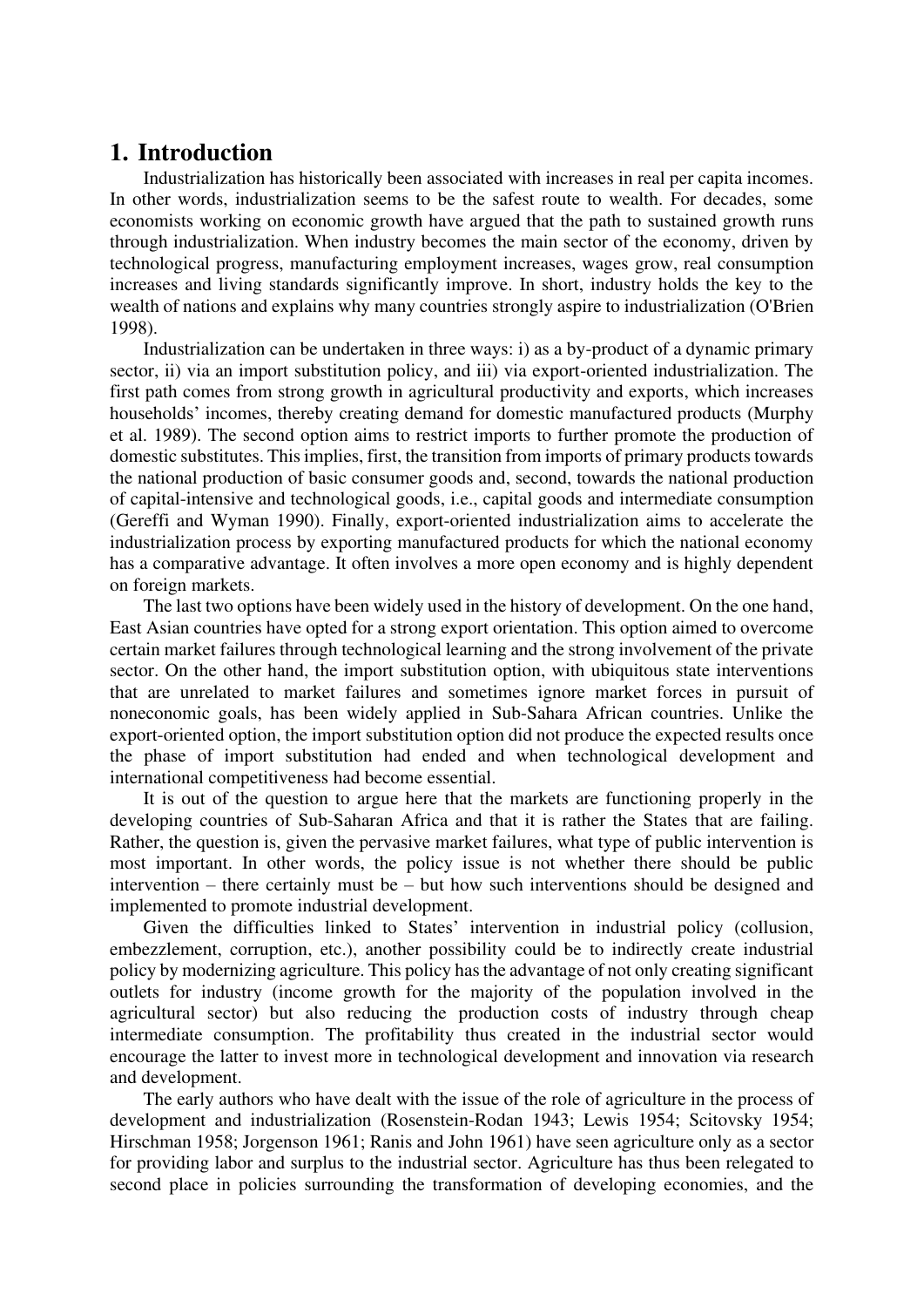emphasis has been placed on a central strategy of accelerating the pace of industrialization. Hirschman (1958) even defines agriculture by its inability to present the strong intersectoral links that are essential for economic development. In particular, he considers that agriculture, unlike the manufacturing industry, lacks the possibility of directly generating new activities through linkage effects. Agriculture cannot therefore be the leading sector in the "big push" toward industrialization.

This vision of agriculture is different, however, from that of Kuznets (1968), who maintains that the condition for the success of a development strategy is that technological progress must support both industrialization and growth in agricultural productivity. For this author, if reductions in agricultural activity and employment are a basic, conventional fact of industrialization, the reductions are themselves the effects of technological progress. As a result, industrialization provides the technological basis necessary for the transformation of agriculture so that the agricultural revolution frees up human resources for the benefit of industry. Kuznets also believes that such an agricultural revolution is an indispensable basis for economic growth.

Like Kuznets, Kalecki (1960) supports the idea that the development of agriculture is essential for a successful industrialization strategy in low-income countries. He has devoted much of his work to identifying obstacles to agricultural development and has shown that institutional reforms of land tenure and credit markets can be seen as essential mechanisms for a successful agricultural development strategy. For Kalecki (1960), the basic condition for the rapid industrialization of an underdeveloped country is strong growth in agricultural production.

In the second half of the 1970s, many economists (Mellor 1976; Adelman 1984; De Janvry 1984) began to recognize the potential of agriculture to generate demand that is strong enough to stimulate the industrialization process. Adelman (1984) has thus highlighted the role of the growth of agricultural productivity through investment and technological innovation in improving the living standards of rural people in developing countries. The arguments put forward by Adelman (1984) and his supporters are that because of the productive and institutional links of agriculture with the rest of the economy, the stimulation of agriculture produces strong incentives to demand (increased demand from rural households) and supply (increased food supply without increasing prices), thereby promoting industrial expansion.

The link between agricultural development and economic growth has since been the subject of numerous studies (Mundlak 2005; Tiffin and Irz 2006; Self and Grabowski 2007; Bosworth and Collins 2008; Gollin 2010; Pauw and Thurlow 2011; Collier and Dercon 2014; Zidouemba and Gérard 2015; Zidouemba and Gerard 2018). Without going into details on the literature on this issue, we must emphasize the lack of consensus, to date, on the capacity of agriculture to represent the engine of economic development, industrialization and poverty reduction. For example, according to Himanshu et al. (2013), the nonagricultural sectors have been at the heart of the significant reduction in rural poverty in India. Collier and Dercon (2014) argue that agricultural productivity, particularly that of small family farms, is so low that a radical transformation of agriculture and a rural exodus are necessary to make agriculture an engine of economic development, which will be very costly for countries with limited resources.

In this paper, we would like to contribute to this debate for the specific case of Burkina Faso. The central question is: Does agriculture possess the strong linkages that are necessary to drive industrialization and poverty reduction in Burkina Faso? To do this, we use a computable general equilibrium (CGE) model calibrated with a social accounting matrix that represents the structure of Burkina Faso's economy. CGE models are more suited to this task than other models because of their ability to take intersectoral linkages into account (Pauw and Thurlow 2011). They are also suited for economywide impact analyses of exogenous or policy shocks (Hertel 2002). We then simulate agricultural intensification via a 10% increase in agricultural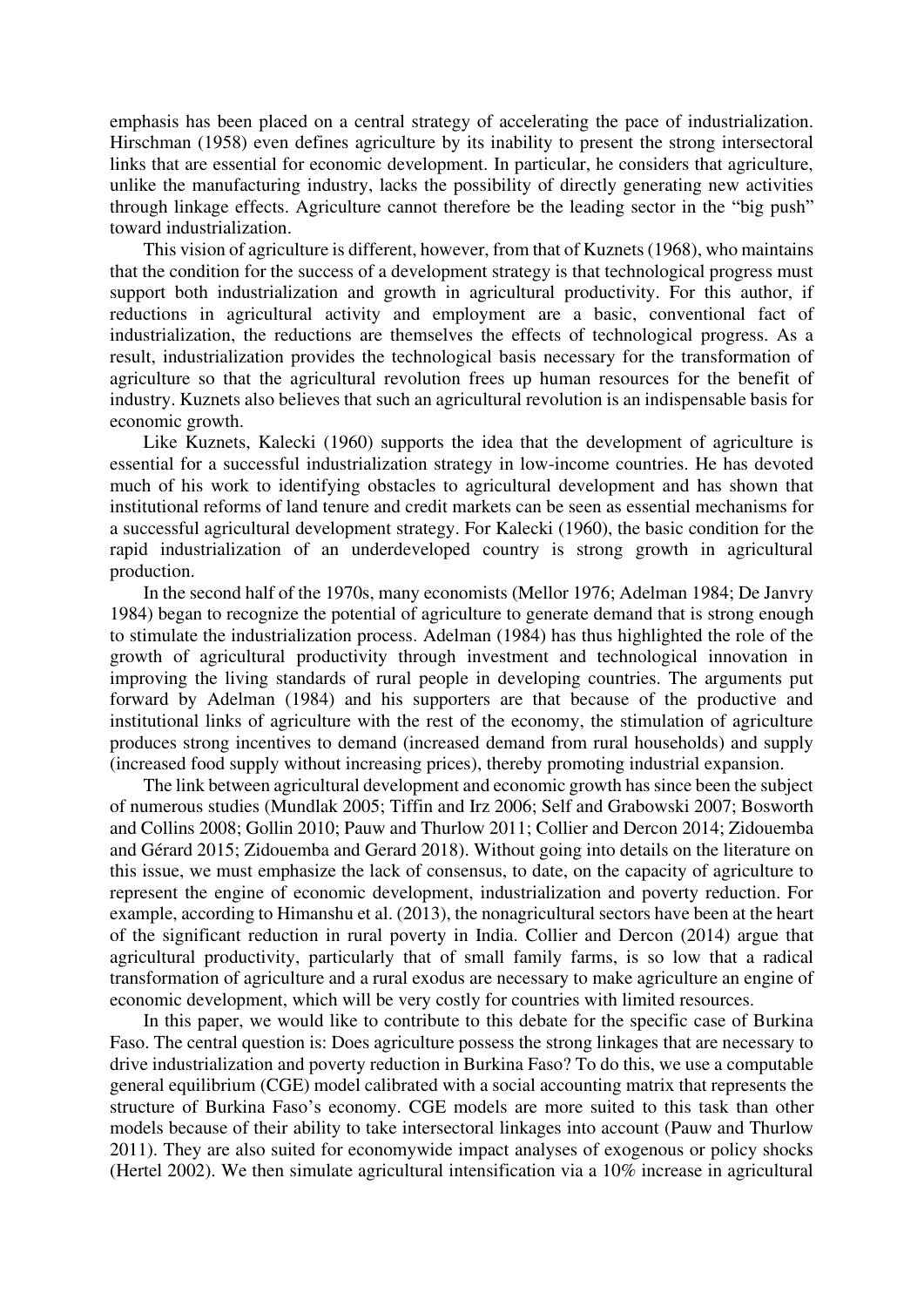capital. Two alternative scenarios are also simulated: a 10% increase in industrial capital, on the one hand, and a 10% increase in capital in the service sector, on the other hand. These alternative scenarios were generated to compare their efficiency in terms of industrialization and poverty reduction with the scenario of agricultural intensification.

The results show that the agricultural development enables both strong growth of the manufacturing sector and increasing real households' income. In terms of industrial development, the beneficial effects of an agricultural investment are greater than those of an industrial investment. Our study thus contributes to the economic literature by showing that the agricultural linkage pessimism developed since the early input-output studies of Chenery and Watanabe (1958) and Hirschman (1958) is factually unjustified. It therefore calls for an even higher priority to be given to the agricultural sector by allocating the necessary resources to achieve agricultural development.

The remainder of the paper is organized as follows: after describing the CGE model and data, (section 2), we analyze and discuss the simulation results (section 3) before summarizing our findings in section 4.

### **2. The CGE model and data**

#### **2.1. The CGE model**

#### **2.1.1. The General characteristics**

The CGE model used is based on the PEP-1-t model developed by Decaluwé et al. (2010). It is a dynamic recursive model that implements the interaction between the different consumption and production behaviors while ensuring macroeconomic balances.

The firms are expected to operate in perfectly competitive markets. Thus, the representative firm maximizes the profits subject to its production technology while considering the prices of goods, services and factors as given (price-taker behavior).

Once the level of production has been determined, it is assumed that this output is sold on both domestic and foreign markets, based on a CET (constant elasticity of transformation) function that allows for imperfect substitutability between goods produced for different markets. Similarly, a standard CES (constant elasticity of substitution) function – also known as an Armington function – governs the consumption choices for products according to their origin (local or imported).

The model also integrates four categories of agents: households, government, firms and the rest of the world. Households derive their income from remunerative factors (labor, capital and agricultural land) and from net revenue transfer. Their expenditures consist of consumption spending and direct tax payments to the government. The difference between income and expenses represents households' savings. The government collects direct and indirect taxes and makes current expenditures, transfers to other institutions, and public investments. The firms receive a portion of capital income, pay dividends to households and foreign countries, pay income taxes to the government and save the rest.

The assumption of a small country with fixed international prices is adopted. The exchange rate is the numéraire of the model. The balance between supply and demand in the goods and services market is ensured by an adjustment in relative prices. The total investment is the sum of the various economic agents' savings. The current account balance, stock variation, and government spending are exogenous and evolve at the same pace as the population growth.

The following closure rules have been adopted: fixed foreign savings, fixed government savings (flexible taxation rates), and savings-driven investment.

The production function structure is represented in Figure 1. At the top level, there is a Leontief function combining added value and an intermediate consumption aggregate. The two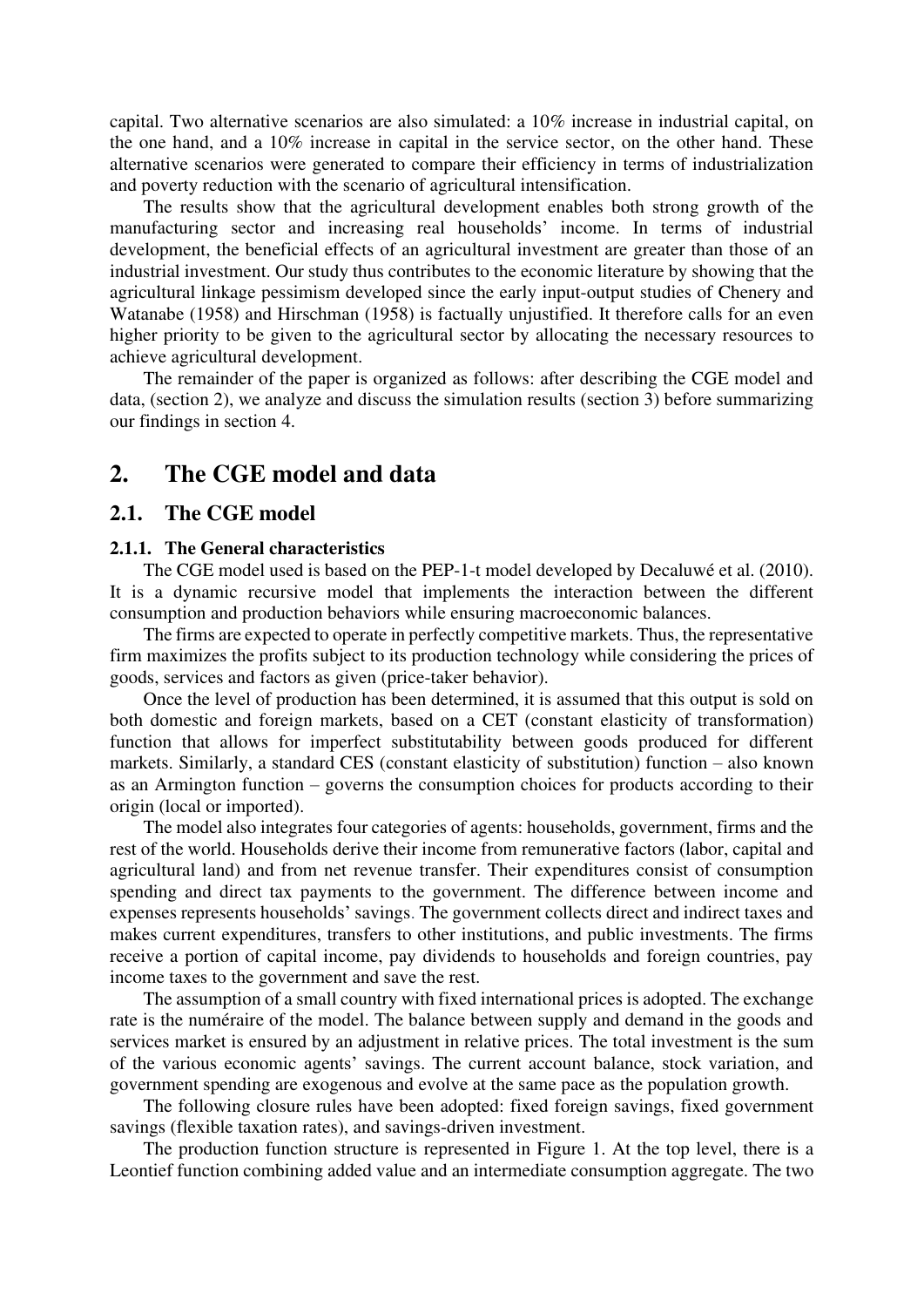aggregate inputs are therefore considered to be strictly complementary, without any possibility of substitution. At the second level, the representative firm's added value consists of composite labor and composite capital, following a constant elasticity of substitution (CES) specification. At the bottom level, on the added-value side, two categories of labor (skilled, unskilled) are combined following a CES technique reflecting the imperfect substitutability between these types of labor. On the intermediate consumption side, aggregate intermediate consumption is made up of various goods and services. Intermediate inputs are therefore assumed to be perfectly complementary and are combined following a Leontief production function.



Figure 1. The structure of the production function

#### **2.1.2. A capital market characterized by partial mobility**

In the standard version of the model, capital is assumed to be sector-specific. We relax this hypothesis in favor of partial mobility in which three aggregate sectors are distinguished: agriculture, industry, and services. Their mobility is partial in the sense that agricultural capital can be used alternatively for subsistence or cash-crop agriculture, for example. However, agricultural capital cannot migrate to nonagricultural sectors. Similarly, industrial capital can migrate between industrial subsectors but not to agriculture or to services. This modeling implies a rate of return on capital that is defined by the aggregate sectors of the economy and not by individual sectors. The closure of the capital market is modified accordingly. The conditions of capital market equilibrium now arise at the macrosectoral level:

| in the agricultural sector: | $\sum_{i=1} K S_{k,i1,t} = \sum_{i} K D_{k,i1,t}$ |
|-----------------------------|---------------------------------------------------|
| in the industry sector:     | $\sum_{i=1} K S_{k,i2,t} = \sum_{i} K D_{k,i2,t}$ |
| in the services sector:     | $\sum_{i=3} K S_{k,i3,t} = \sum_{i} K D_{k,i3,t}$ |

where *KS* and *KD* represent the supply and demand of capital, respectively, and *j1*, *j2* and *j3* are the subsets of agriculture, industry and services, respectively. These three equations determine the wage rates  $R_{k, \text{assoc},t}$  at the macrosectoral level

#### **2.2. The data**

#### **2.2.1. The Social Accounting Matrix (SAM)**

The social accounting matrix on which we have based the analyses was developed in 2015 by the World Bank in collaboration with the National Institute of Statistics and Demography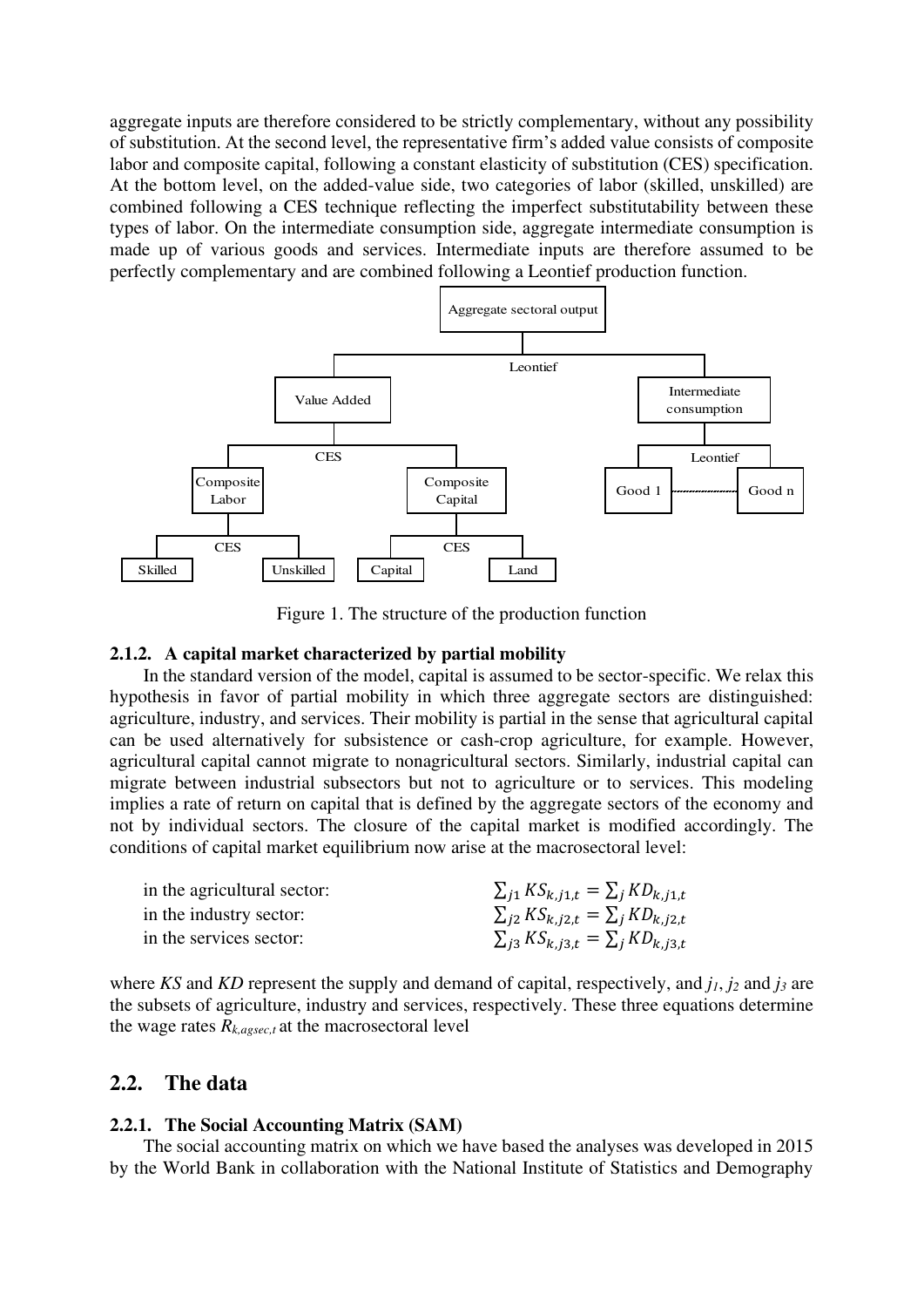(INSD). It reflects Burkina Faso's 2012 economic situation. This matrix includes 17 sectors of activity producing 17 goods and services with the possibility for a sector to produce more than one product and for one good to be produced by several activities.

Four production factors are identified: unskilled labor, skilled labor, land (used only in agriculture), and capital. The matrix includes nine household categories distinguished according to the main occupation of the head of the household: public employees, formal private sector employees, informal private sector employees, cash-crop farmers, subsistence farmers, breeders, fishers, self-employed, nonagricultural employers and the unemployed.

Table 1 shows the structure of the Burkinabe economy in 2012 according to the social accounting matrix. Subsistence agriculture is the main contributor to added value, accounting for nearly 16 % of the total. This sector is followed by public administration with 14.83 %, livestock and hunting with 11.26 %, mining with 10.80 % and trade with 10.02 %. Other industries, such as cash crops, construction, transport and communications, health and social services, each represents approximately 4 to 5 %. Burkina Faso's main imports are industrial products, including metal products, transport equipment, and radio, television and communications equipment, among others. Almost 70 % of the value of imports is made up of industrial products. Combined with the products from agroindustries, the share of imports of industrial products amounts to more than 90 %.

With regard to exports, mining products, particularly gold, represent by far Burkina Faso's main source of export revenue (60.89 %). Textiles, clothing and leatherwork are in second place, with 12.33 % of export earnings. The country depends mainly on imports to the sectors of "other industries" and to a lesser extent on "financial activities" and the agroindustry, as shown by the import shares on domestic absorption. Almost all of the production of the mining sectors is exported (94.15 %). The textile, clothing and leatherworking sector exports nearly 60 % of its production.

Table 2 shows the shares of added value and intermediate consumption in the production costs of the production sectors. While agriculture is intensive in added value (mainly linked to the intensive use of land and family labor), the industrial sectors – except for the mining sector – are rather intensive in intermediate consumption. The services use relatively equal shares of added value and intermediate consumption. The breakdown of aggregate intermediate consumption (table 3) shows that the industrial sectors, particularly the textile and food processing industries, use a very large share of agricultural products for intermediate consumption. Similarly, in all agricultural sectors, agricultural products represent more than 80% of intermediate consumption. While the products of the food processing industries are mainly used in final households' consumption (81.62%), textile products are mainly used in intermediate consumption (64.84%) (Table 4). Table 5 is a breakdown of the "intermediate consumption" column of Table 4. It can be seen that the agricultural products used for intermediate consumption are mainly demanded by the industrial sectors. This short overview of the intersectoral links suggests a priori that agriculture and industry in Burkina Faso have strong links that can indirectly stimulate industry through support for agriculture. Indeed, the structure of the sectoral production implies that any policy that would lead to a decrease in the prices of production factors will be more beneficial to the agricultural sectors, while a decrease in the prices of intermediate consumption would benefit more the industrial sectors. Lower agricultural prices will not only benefit the industrial sectors but will also help to significantly reduce the production costs of the agricultural sectors. Thus, it is expected that a greater supply of capital in the agricultural sectors will benefit both the agricultural sectors (a decrease in the price of capital leading to an increase in the demand for agricultural capital) and the industrial sectors (a decrease in agricultural prices leading to a decrease in the costs of production).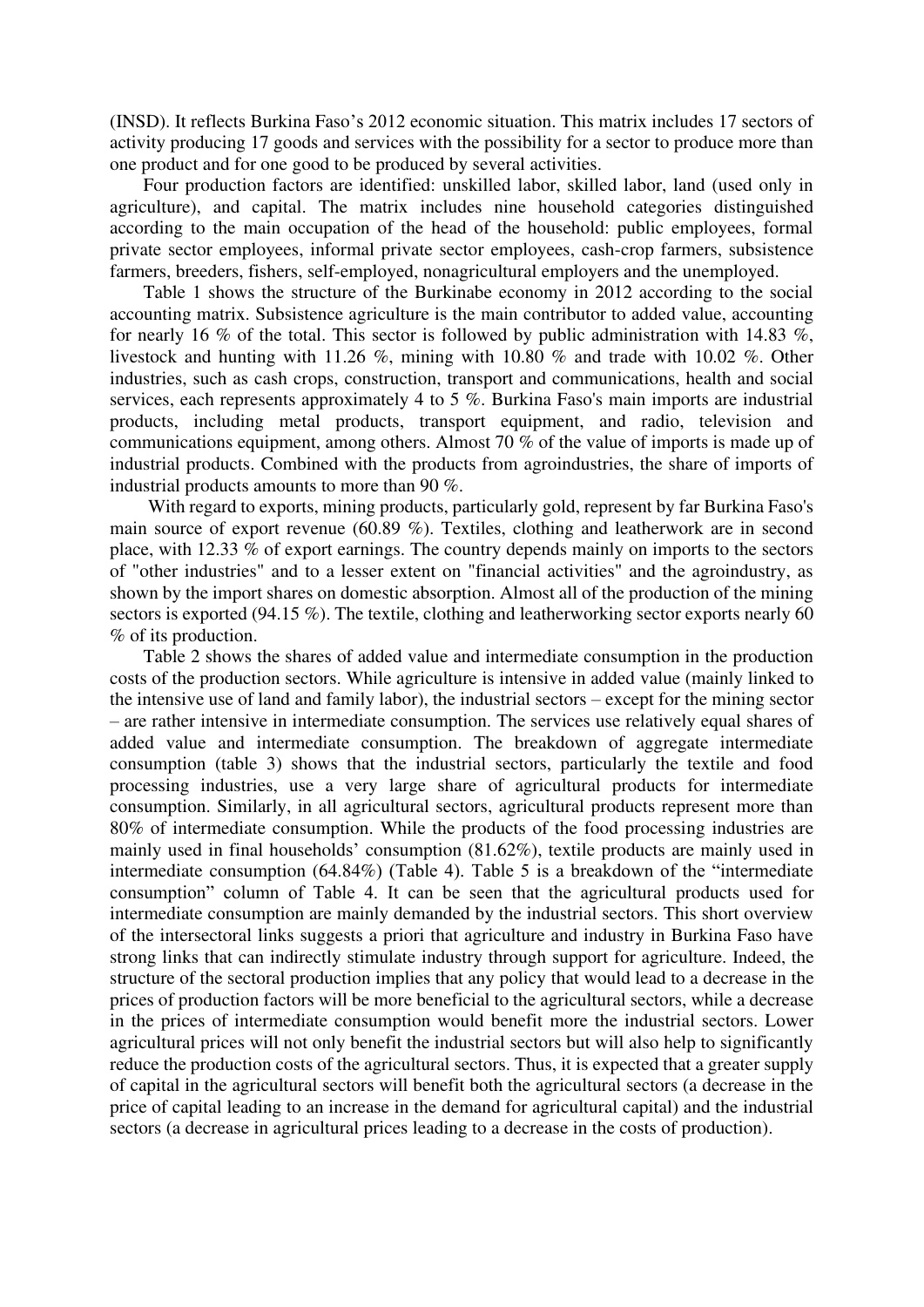|                             | Production  |       | Value added       |       | <b>Imports</b> |       | <b>Exports</b>  |       | M/Q   | X/XS  |
|-----------------------------|-------------|-------|-------------------|-------|----------------|-------|-----------------|-------|-------|-------|
|                             | Millions of | $\%$  | Millions of       | $\%$  | Millions of    | $\%$  | Millions of CFA | $\%$  |       |       |
|                             | CFA francs  |       | <b>CFA</b> francs |       | CFA francs     |       | francs          |       |       |       |
| Subsistence agriculture     | 861 561     | 10.15 | 749 867           | 15.79 | 20 68 6        | 0.98  | 40 747          | 2.80  | 2.31  | 4.73  |
| Cash-crop agriculture       | 298 103     | 3.51  | 239 850           | 5.05  | 4 0 0 6        | 0.19  | 55 570          | 3.82  | 1.59  | 18.64 |
| Livestock and hunting       | 671 908     | 7.91  | 534 516           | 11.26 | 209            | 0.01  | 19 457          | 1.34  | 0.03  | 2.90  |
| Forestry and logging        | 202 601     | 2.39  | 188 326           | 3.97  | 6              | 0.00  | 247             | 0.02  | 0.00  | 0.12  |
| Fishing                     | 12 176      | 0.14  | 11 775            | 0.25  | 37             | 0.00  |                 |       | 0.17  |       |
| Mining activities           | 941 255     | 11.09 | 512 677           | 10.80 | 4 2 2 2        | 0.20  | 886 195         | 60.89 | 14.52 | 94.15 |
| Food processing industries  | 832 351     | 9.80  | 166 962           | 3.52  | 217419         | 10.26 | 12 881          | 0.89  | 17.11 | 1.55  |
| Textiles, clothing, leather | 312 820     | 3.68  | 90 158            | 1.90  | 37 559         | 1.77  | 179 417         | 12.33 | 21.46 | 57.35 |
| Other industries            | 297 176     | 3.50  | 73 132            | 1.54  | 1 476 884      | 69.72 | 45 278          | 3.11  | 60.16 | 15.24 |
| Electricity, gas and water  | 140 914     | 1.66  | 35 717            | 0.75  | 26 692         | 1.26  |                 |       | 14.88 |       |
| Construction                | 641 512     | 7.56  | 240 845           | 5.07  | 35 1 25        | 1.66  | 31 476          | 2.16  | 4.54  | 4.91  |
| Trade                       | 744 843     | 8.77  | 475 746           | 10.02 |                |       |                 |       |       |       |
| Accommodation, catering     | 146 674     | 1.73  | 15 705            | 0.33  |                |       |                 |       |       |       |
| Transport communications    | 471 874     | 5.56  | 205 949           | 4.34  | 81 017         | 3.82  | 70 191          | 4.82  | 16.20 | 14.87 |
| Financial activities        | 139 364     | 1.64  | 77 936            | 1.64  | 68 431         | 3.23  | 57 613          | 3.96  | 38.41 | 41.34 |
| Public administration       | 959 997     | 11.31 | 704 027           | 14.83 | 24 978         | 1.18  | 6 6 0 2         | 0.45  | 2.56  | 0.69  |
| Education                   | 248 180     | 2.92  | 171 894           | 3.62  |                |       |                 |       |       |       |
| Health and social work      | 567 341     | 6.68  | 252 998           | 5.33  | 121 091        | 5.72  | 49 640          | 3.41  | 18.53 | 8.75  |
| Total                       | 8 490 650   | 100   | 4748078           | 100   | 2 118 362      | 100   | 1 455 314       | 100   | 20.14 | 17.14 |

**Table 1.** The structure of the national economy in 2012

M/Q is the share of imports in domestic absorption; X/XS is the share of exports in sectoral production.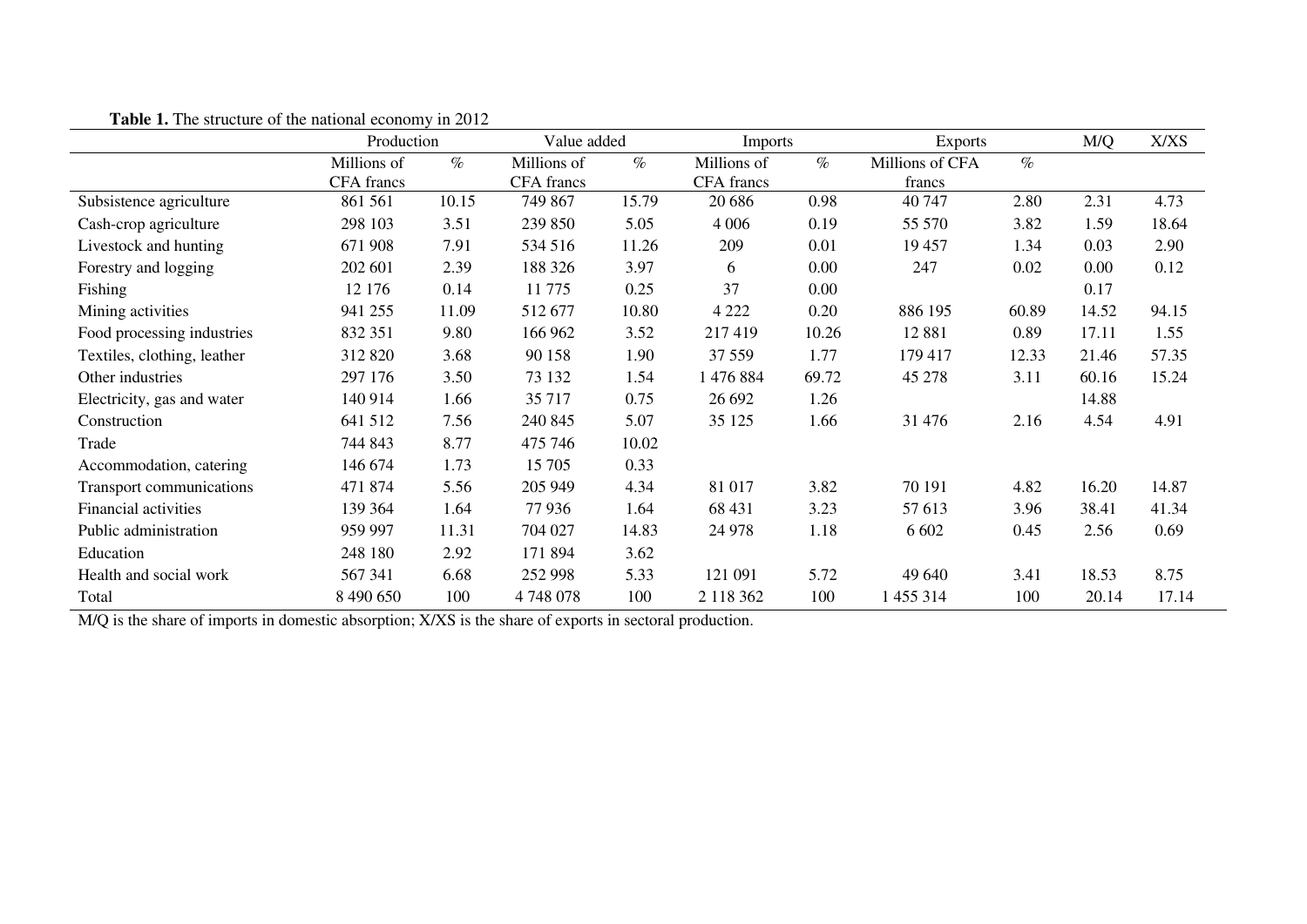Moreover, given that the products of the food processing industries are mainly used for final households' consumption and that textile products are mainly used for intermediate consumption, any improvement in households' incomes as well as any growth in sectors requiring industrial products for intermediate consumption is likely to increase production in industrial sectors and thereby strengthen an industrialization process driven by agriculture. One of the advantages of the CGE model is that it can account for all these intersectoral links and consider these links during a shock that affects a particular sector. It is then possible to identify the channels through which this shock spreads throughout the economy and determine the net effects, i.e., the effects after taking into account these feedback links.

| Sectors of activities             | Spending on factors of | spending on intermediate |
|-----------------------------------|------------------------|--------------------------|
|                                   | production             | consumption              |
| Subsistence agriculture           | 87.06                  | 12.94                    |
| Cash-crop agriculture             | 80.48                  | 19.52                    |
| Livestock and hunting             | 88.80                  | 11.20                    |
| Fishing                           | 93.45                  | 6.55                     |
| <b>Mining activities</b>          | 61.31                  | 38.69                    |
| <b>Food processing industries</b> | 22.30                  | 77.70                    |
| <b>Textiles</b>                   | 31.21                  | 68.79                    |
| <b>Other industries</b>           | 27.31                  | 72.69                    |
| Electricity, gas and water        | 24.77                  | 75.23                    |
| Construction                      | 41.83                  | 58.17                    |
| Trade                             | 72.78                  | 27.22                    |
| Accommodation, catering           | 10.98                  | 89.02                    |
| Transport, communications         | 48.54                  | 51.46                    |
| Financial activities              | 60.78                  | 39.22                    |
| Public administration             | 78.28                  | 21.72                    |
| Education, health                 | 69.51                  | 30.49                    |
| Other services                    | 48.99                  | 51.01                    |

**Table 2.** Shares of added value and intermediate consumption in the costs of sectoral production

Source: social accounting matrix

|  |  | <b>Table 3.</b> Shares of products used as sectoral intermediate consumption |
|--|--|------------------------------------------------------------------------------|
|--|--|------------------------------------------------------------------------------|

| Sectors of activities             | Agricultural<br>products | Industrial<br>products | Services | Total      |
|-----------------------------------|--------------------------|------------------------|----------|------------|
| Subsistence agriculture           | 62.99                    | 37.01                  | 0.00     | 100        |
| Cash-crop agriculture             | 79.05                    | 20.95                  | 0.00     | 100        |
| Livestock and hunting             | 91.50                    | 8.50                   | 0.00     | 100        |
| Fishing                           | 91.92                    | 8.06                   | 0.01     | 100        |
| <b>Mining activities</b>          | 0.00                     | 99.98                  | 0.02     | 100        |
| <b>Food processing industries</b> | 70.36                    | 29.64                  | 0.00     | <b>100</b> |
| <b>Textiles</b>                   | 66.43                    | 33.57                  | 0.01     | 100        |
| <b>Other industries</b>           | 20.63                    | 79.34                  | 0.03     | 100        |
| Electricity, gas and water        | 0.00                     | 99.96                  | 0.04     | 100        |
| Construction                      | 10.68                    | 89.31                  | 0.01     | 100        |
| Trade                             | 0.00                     | 99.91                  | 0.09     | 100        |
| Accommodation, catering           | 42.01                    | 57.99                  | 0.00     | 100        |
| Transport, communications         | 0.00                     | 99.95                  | 0.05     | 100        |
| Financial activities              | 0.00                     | 98.04                  | 1.96     | 100        |
| Public administration             | 0.00                     | 99.91                  | 0.09     | 100        |
| Education, health                 | 0.00                     | 99.87                  | 0.13     | 100        |
| Other services                    | 0.18                     | 99.76                  | 0.05     | 100        |

Source: social accounting matrix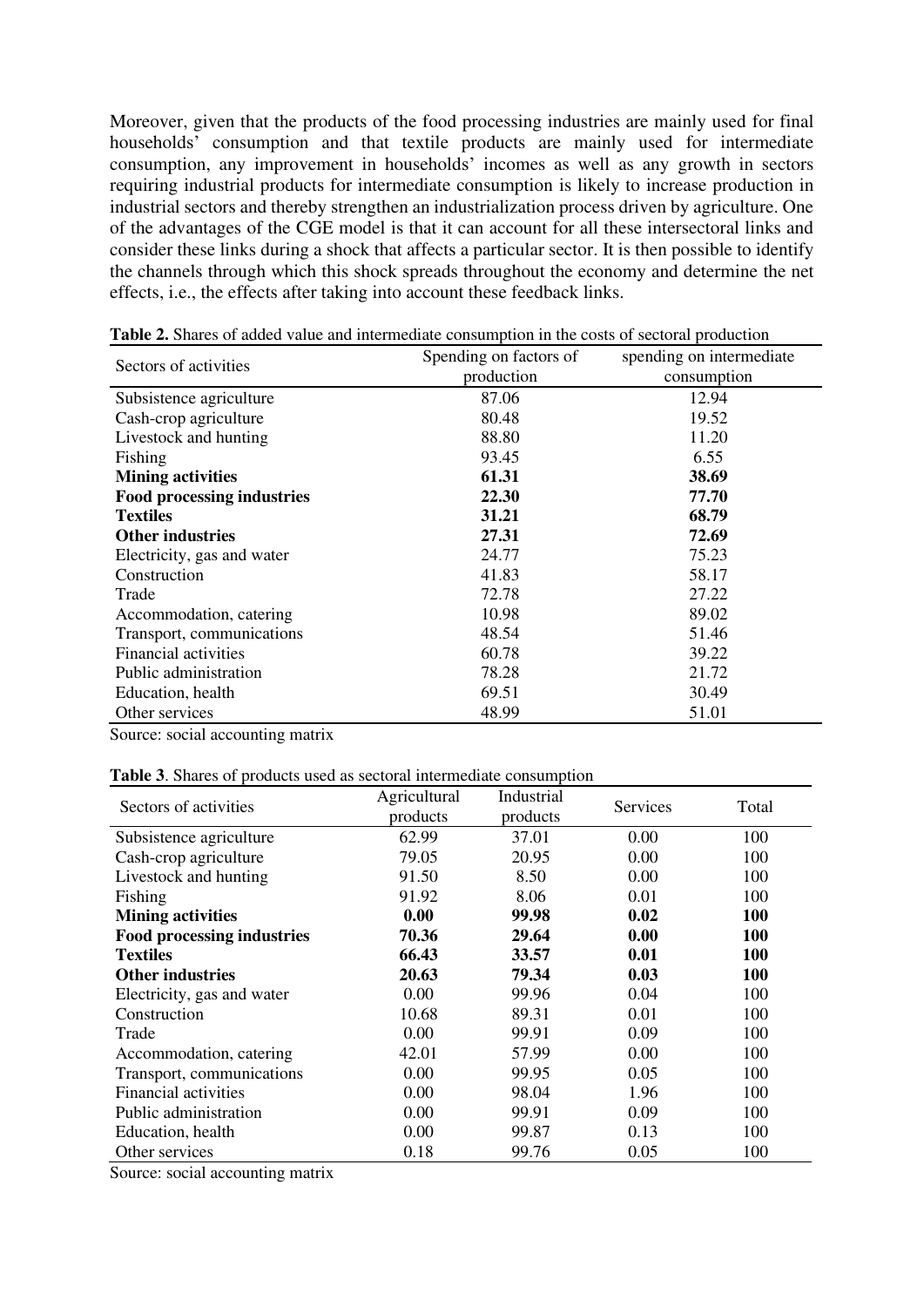| Goods and services          | Private<br>consumption | Public<br>expenditures | Intermediate<br>demand | Investment<br>Demand | Total      |
|-----------------------------|------------------------|------------------------|------------------------|----------------------|------------|
| Subsistence agriculture     | 75.43                  |                        | 24.57                  |                      | 100        |
| Cash-crop agriculture       | 11.55                  |                        | 88.45                  |                      | 100        |
| Livestock and hunting       | 48.89                  |                        | 36.32                  | 14.79                | 100        |
| Fishing                     | 26.45                  |                        | 73.55                  |                      | 100        |
| <b>Mining activities</b>    | 2.66                   |                        | 97.34                  |                      | <b>100</b> |
| Food processing industries  | 81.62                  |                        | 18.38                  |                      | 100        |
| <b>Textiles</b>             | 35.16                  |                        | 64.84                  |                      | 100        |
| <b>Other industries</b>     | 24.31                  |                        | 46.10                  | 29.59                | 100        |
| Electricity, gas and water  | 24.55                  |                        | 75.45                  |                      | 100        |
| Construction                | 0.46                   |                        | 2.43                   | 97.11                | 100        |
| Accommodation, catering     | 75.86                  |                        | 24.14                  |                      | 100        |
| Transport, communications   | 22.10                  |                        | 77.90                  |                      | 100        |
| <b>Financial activities</b> | 33.96                  |                        | 66.04                  |                      | 100        |
| Public administration       | 1.88                   | 98.12                  |                        |                      | 100        |
| Education, health           | 17.58                  | 79.64                  | 2.78                   |                      | 100        |
| Other services              | 28.59                  | 4.05                   | 53.12                  | 14.24                | 100        |

**Table 4.** Distribution of goods and services by type of demand

Source: social accounting matrix

| Table 5. Shares of intermediate consumption by aggregate sector |  |
|-----------------------------------------------------------------|--|
|-----------------------------------------------------------------|--|

| Goods and services                | Agricultural | Industrial | Services | Total      |
|-----------------------------------|--------------|------------|----------|------------|
|                                   | sector       | sector     | sectors  |            |
| Subsistence agriculture           | 47.70        | 42.83      | 9.47     | 100        |
| Cash-crop agriculture             | 23.75        | 76.25      |          | 100        |
| Livestock and hunting             |              | 89.68      | 10.32    | 100        |
| Fishing                           | 22.29        | 56.04      | 21.67    | 100        |
| <b>Mining activities</b>          | 6.36         | 25.99      | 67.64    | <b>100</b> |
| <b>Food processing industries</b> | 1.67         | 68.67      | 29.66    | 100        |
| <b>Textiles</b>                   |              | 80.26      | 19.74    | 100        |
| <b>Other industries</b>           | 4.86         | 30.31      | 64.83    | 100        |
| Electricity, gas and water        | 0.05         | 32.50      | 67.45    | 100        |
| Construction                      | 0.08         | 22.74      | 77.18    | 100        |
| Accommodation, catering           |              |            | 100.00   | 100        |
| Transport, communications         | 0.01         | 21.43      | 78.56    | 100        |
| Financial activities              |              | 24.22      | 75.78    | 100        |
| Education, health                 | 1.60         |            | 98.40    | 100        |
| Other services                    | 0.08         | 36.07      | 63.85    | 100        |

Source: social accounting matrix

#### **2.2.2. The elasticity parameters**

The range of (free) parameters used in the model come from the literature (Annabi et al. 2006). The values of the main parameters are given in appendix 3. We have also performed sensitivity tests to check the robustness of the modeling results regarding elasticities (section 3.3).

## **3. Empirical results**

### **3.1.Impacts of capital supply in the agricultural sector**

The first tested scenario consists of increasing the stock of capital in the agricultural sector by 10%. Due to the possible mobility of capital between the agricultural subsectors, the model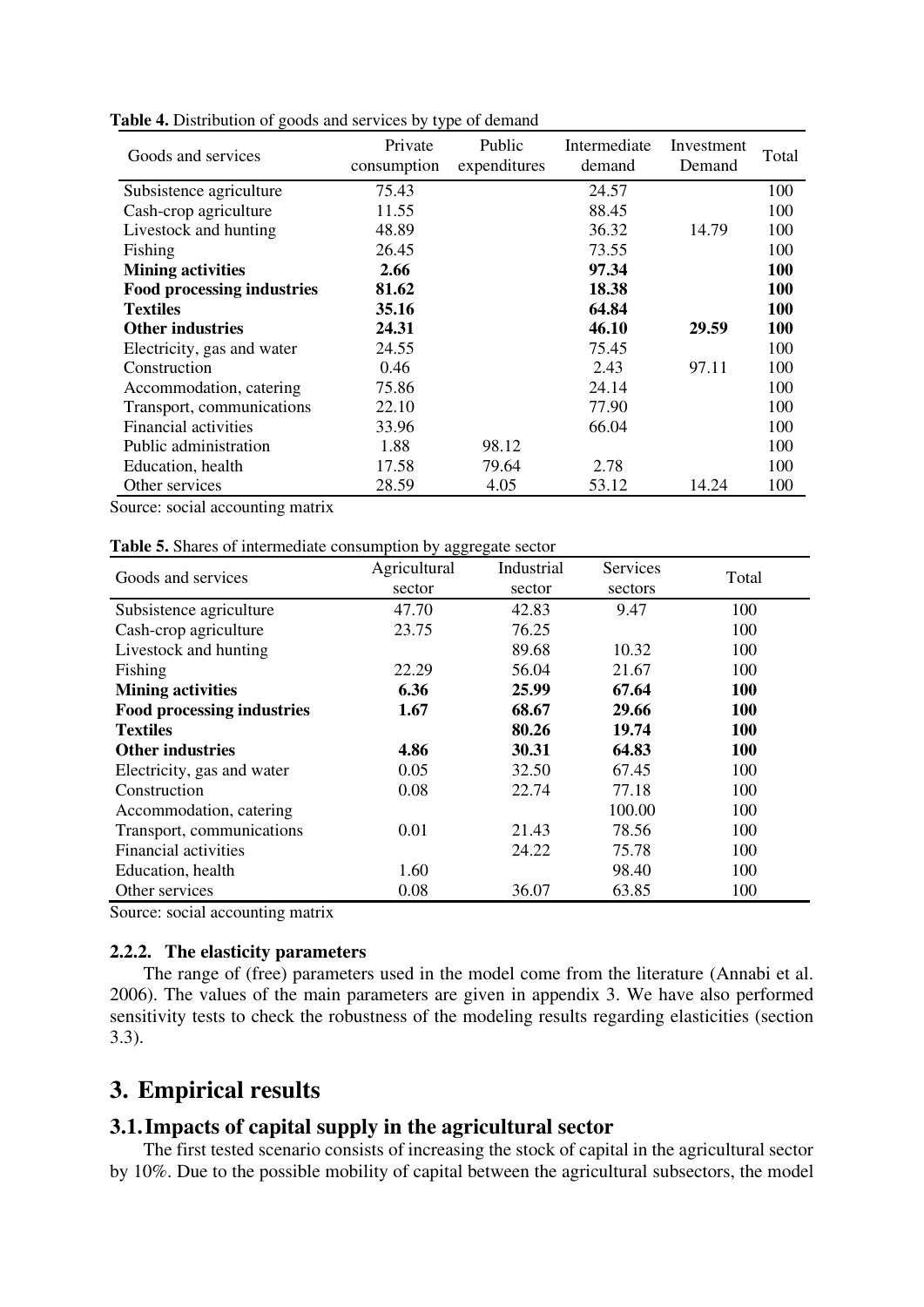endogenously allocates the additional capital to the agricultural subsectors according to its rentability. Such subsectoral allocation of capital leads to an equalization of the rental rate of capital at the aggregate sector level.

The direct effect of the capital increase in agriculture is to decrease the rental rate of capital in this sector. Thus, the price of agricultural capital decreases by 13.61% (Table 6), which has the effect of increasing the demand for capital in all the agricultural subsectors (Table 7). The increase in the demand for capital is more significant in cash-crop agriculture (+17.55%) and in subsistence agriculture  $(+11.07\%)$ . The sharp fall in the price of agricultural capital makes this production factor relatively cheaper than labor, whose price only decreases by 0.96%. This results in substituting capital for labor in agriculture. As seen in table 8, the demand for labor has fallen sharply (-18.90%). Given the intersectoral labor mobility, the labor freed up is deployed in the nonagricultural sectors. Industry, for example, has recorded an increase in labor demand of 7.36%, which has come mainly from the textile (+18.25%) and food processing industry (+15.13%) subsectors. Services, meanwhile, have experienced a smaller increase in labor demand (+1.31%), mainly in the catering (+4.65%) and trade (+4.33%) subsectors. These changes in demand for factors of production are consistent with basic economic theory: agricultural intensification leads to a decline in the population operating in the agricultural sector to the benefit of industry and services.

The increase in the demand for labor in the nonagricultural subsectors leads to a relative scarcity of capital, which explains the rise in the rental rate of capital in industry (+2.70%) and in services (+0.89%) (table 6).

Agricultural intensification leads to an increase in agricultural production (+8.22%), driven mainly by cash-crop agriculture (+13.78%), subsistence agriculture (+7.69%) and the livestock sector (+7.45%) (table 9). There are also positive effects on nonagricultural production, which increased by 4.12% and 0.41% for industry and services, respectively. In industry, the subsectors whose production increases sharply are textiles (+14.10%) and food processing industries  $(+6.98\%)$ , while in the service sector, the catering  $(+3.97\%)$  and trading  $(+1.36\%)$ subsectors are the largest beneficiaries. Several factors combined explain the increase in production in some nonagricultural sectors. On the one hand, as we have mentioned above, agricultural intensification leads to a reallocation of the workforce for the benefit of these sectors. On the other hand, the increase in agricultural production is beneficial to these nonagricultural subsectors due to an increase in intermediate consumption and their more affordable costs due to the decrease in agricultural prices (Table 10). Indeed, the consumer price index for agricultural goods has fallen by 11.36%, against a fall of 2.49% and 1.02% for industrial goods and services, respectively. Overall, the consumer price index has fallen by 5.15%. This drop in living costs leads to a significant increase in the purchasing power of households and allows an increase in households' real consumption regardless of socioprofessional categories (Table 11).

International trade is also strongly impacted by the agricultural capital increase. The growth in agricultural production and the resulting fall in domestic prices leads to a sharp increase in agricultural exports  $(+19.76%)$  (Table 12) – relative export prices become more attractive for producers – and a drop in imports of agricultural products (-13.24%) (Table 13) through a substitution effect for local products  $(+7.47%)$  (Table 14) – relative import prices become less attractive to consumers. On the export side, the cash-crop agriculture (+21.20%) and livestock (+19.44%) sectors have recorded the largest increases in exports, while on the import side, the declines were relatively equivalent between agricultural products. It is interesting to note that although the supply of capital concerns only the agricultural sectors, there is an increase in exports of textile products (+11.50%) and food processing products (+10.21%), as this was the case for production in these sectors. The increase in agricultural production therefore induces very significant ripple effects in these sectors.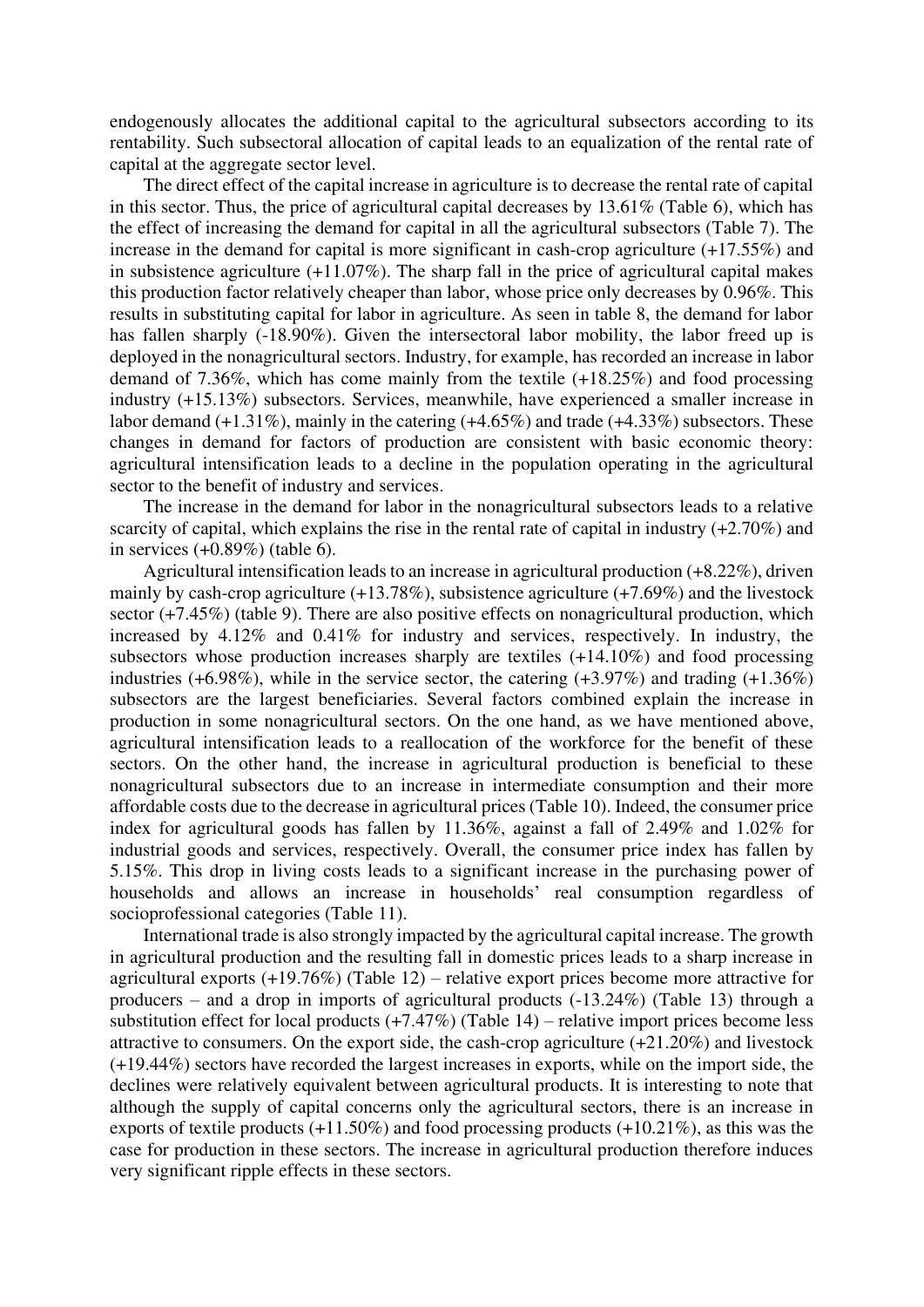The strong growth in agricultural and nonagricultural production, exports, private consumption and the drop in imports lead, at the macroeconomic level, to an increase in real GDP of 3.03%. This increase, as one would expect, is mainly driven by agriculture, whose real GDP increases by 8.10%, followed by those of industry (3.43%) and services (0.46%) (table 15).

#### **3.2.Impacts of capital supply in the industry and service sectors**

Scenario 2, which simulates a 10% increase in the supply of capital in industry, leads to a decrease in the rental rate of industrial capital (-7.85%), leading to an increase in the demand for capital in industrial sectors, especially in the mining sector (+11.88%). This result is a fall in the demand for labor in industry (- 8.97%) by the substitution effect. These adjustments of factor demand lead to an increase in industrial production of 5.04%, mainly driven by the mining sector (+9.24%). The growth of industrial production is unfortunately not strong enough to induce a drop in the consumer price index, which has even increased by 0.86%. The industrial price index has slightly risen, by 0.07%, compared with an increase of 2.14% for the agricultural price index and 0.77% for the services price index. This increase in the price index explains why the growth in real consumption in all household categories is very marginal (Table 11). Table 12 shows that with the exception of industrial products, exports of other products decline, while imports of most products increase due to higher domestic prices. The impact on real GDP is small compared to that in the first scenario since the real GDP increases by only 1.48%, mainly driven by the industrial sector, whose real GDP increases by 6.74%. It should also be emphasized that investment in agriculture leads to stronger growth in the industrial sectors (except the mining sector) than in investment in industry. Indeed, while the production of the agroindustry and the textile subsectors increase by 6.98% and 14.10%, respectively, in the first scenario, these increases are only 3.97% and 3.50% in the second scenario. This means that the development of these industrial sectors could be better provided by agricultural development than by policies directly targeting these sectors.

The third scenario, i.e., investment in the services sector (10% increase in the supply of capital for services), provides higher positive effects than investment in industry but lower positive effects than investment in agriculture. Indeed, the real GDP in this scenario increases by 2.06%, mainly driven by the services sector (+5.26%). Real households' consumption increases but less so than in the scenario of investment in agriculture. Investment in services leads to much lower growth in industry production (+1.12%) than investment in agriculture (+4.12%), highlighting the fact that industrialization comes less from the services sector than from agriculture.

|             | Agriculture $(S1)$ | Industry $(S2)$ | Services (S3) |
|-------------|--------------------|-----------------|---------------|
| Capital     |                    |                 |               |
| Agriculture | $-13.61$           | 2.36            | 0.48          |
| Industry    | 2.70               | $-7.85$         | 0.95          |
| Services    | 0.89               | 1.78            | $-10.36$      |
| Labor       | $-0.96$            | 0.24            | $-1.24$       |

**Table 6.** The effects on the prices of production factors (%)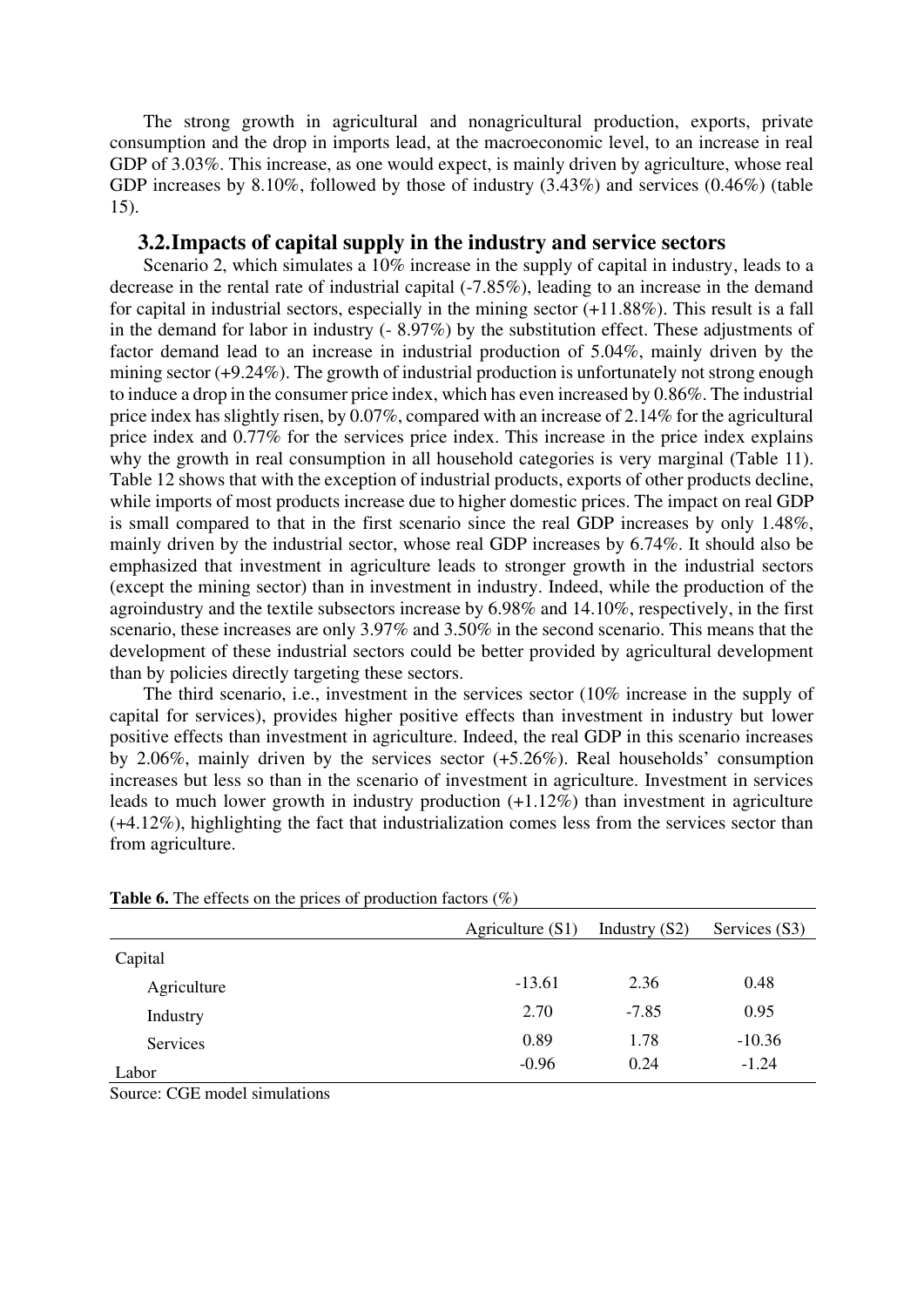|                            | Agriculture $(S1)$ | Industry $(S2)$ | Services (S3) |
|----------------------------|--------------------|-----------------|---------------|
| Subsistence agriculture    | 11.07              | $-0.73$         | $-0.39$       |
| Cash-crop agriculture      | 17.55              | 0.98            | $-2.07$       |
| Livestock and hunting      | 7.45               | 0.23            | 0.56          |
| Fishing                    | 5.19               | 0.80            | 2.04          |
| Mining activities          | $-3.19$            | 11.88           | 0.10          |
| Food processing industries | 4.39               | 6.17            | 0.06          |
| Textiles                   | 13.34              | 6.19            | $-4.00$       |
| Other industries           | $-3.00$            | 8.80            | 4.65          |
| Electricity, gas and water | 0.37               | $-0.62$         | 17.25         |
| Construction               | $-1.11$            | $-0.44$         | 10.72         |
| Trade                      | 1.16               | 0.69            | 4.57          |
| Accommodation, catering    | 0.84               | $-4.14$         | 28.40         |
| Transport, communications  | $-0.21$            | $-0.11$         | 12.83         |
| Financial activities       | $-0.89$            | $-2.06$         | 22.84         |
| Education, health          | $-0.98$            | $-4.24$         | 29.15         |
| Other services             | $-1.39$            | $-0.48$         | 16.03         |

**Table 7.** The effects on the sectoral capital demand (%)

Source: CGE model simulations

**Table 8.**The effects on the sectoral labor demand (%)

|                             | Agriculture $(S1)$ | Industry $(S2)$ | Services (S3) |
|-----------------------------|--------------------|-----------------|---------------|
| <b>Agriculture</b>          | $-18.90$           | 4.47            | 3.62          |
| Subsistence agriculture     | $-20.68$           | 4.28            | 4.07          |
| Cash-crop agriculture       | $-13.95$           | 4.96            | 2.30          |
| Livestock and hunting       | $-21.02$           | 4.06            | 5.02          |
| Fishing                     | $-19.41$           | 5.43            | 5.34          |
| <b>Industry</b>             | 7.36               | $-8.97$         | 5.43          |
| Mining activities           | 1.51               | $-6.03$         | 5.14          |
| Food processing industries  | 15.13              | $-13.23$        | 5.46          |
| Textiles                    | 18.25              | $-10.66$        | 0.92          |
| Other industries            | 5.37               | $-10.14$        | 10.06         |
| <b>Services</b>             | 1.31               | 2.34            | $-6.18$       |
| Electricity, gas and water  | 1.97               | 3.13            | $-6.25$       |
| Construction                | 2.11               | 2.86            | $-11.47$      |
| Trade                       | 4.33               | 5.77            | $-20.43$      |
| Accommodation, catering     | 4.65               | 1.37            | $-4.34$       |
| Transport, communications   | 1.92               | 3.43            | $-9.71$       |
| <b>Financial activities</b> | 1.02               | 1.74            | $-2.81$       |
| Public administration       | $-0.29$            | $-0.12$         | 2.73          |
| Education, health           | $-0.16$            | 0.18            | 1.27          |
| Other services              | 1.52               | 4.58            | $-11.41$      |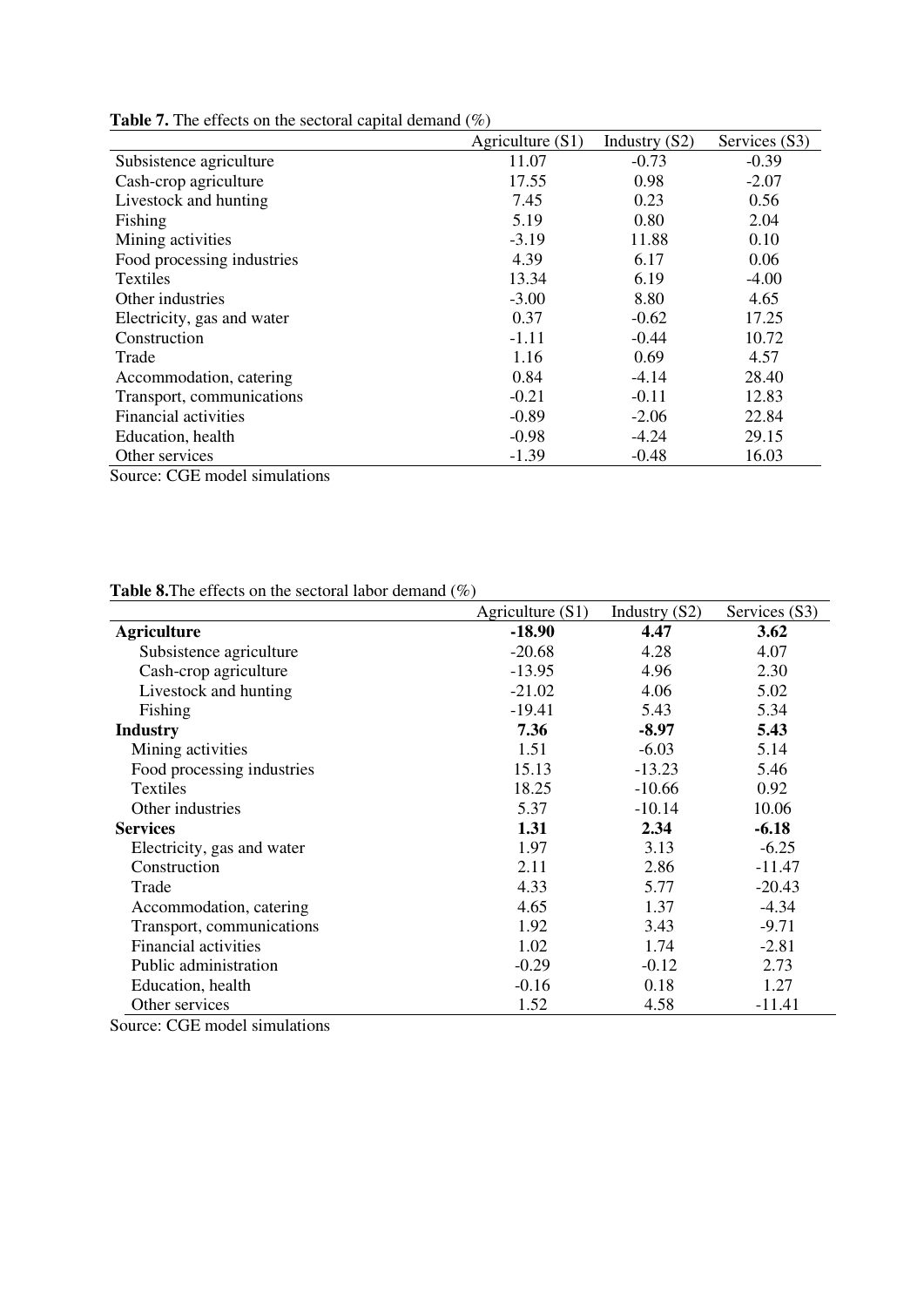|                                                                                                     | Agriculture $(S1)$ | Industry $(S2)$ | Services (S3) |
|-----------------------------------------------------------------------------------------------------|--------------------|-----------------|---------------|
| <b>Agriculture</b>                                                                                  | 8.22               | 0.28            | 0.19          |
| Subsistence agriculture                                                                             | 7.69               | $-0.22$         | 0.06          |
| Cash-crop agriculture                                                                               | 13.78              | 1.44            | $-1.57$       |
| Livestock and hunting                                                                               | 7.45               | 0.23            | 0.56          |
| Fishing                                                                                             | 5.05               | 0.83            | 2.06          |
| <b>Industry</b>                                                                                     | 4.12               | 5.04            | 1.12          |
| Mining activities                                                                                   | $-2.53$            | 9.24            | 0.81          |
| Food processing industries                                                                          | 6.98               | 1.25            | 1.37          |
| Textiles                                                                                            | 14.10              | 3.50            | $-3.25$       |
| Other industries                                                                                    | 2.94               | 3.97            | 5.98          |
| <b>Services</b>                                                                                     | 0.41               | 0.65            | 5.34          |
| Electricity, gas and water                                                                          | 1.25               | 1.43            | 4.05          |
| Construction                                                                                        | $-0.43$            | 0.26            | 5.81          |
| Trade                                                                                               | 1.36               | 1.01            | 2.90          |
| Accommodation, catering                                                                             | 3.97               | 0.38            | 1.17          |
| Transport, communications                                                                           | 0.32               | 0.77            | 6.97          |
| <b>Financial activities</b>                                                                         | $-0.10$            | $-0.48$         | 11.80         |
| Public administration                                                                               | $-0.14$            | $-0.06$         | 1.31          |
| Education, health                                                                                   | $-0.18$            | 0.07            | 1.90          |
| Other services<br>$\cdots$<br>$\sim$ 1.000 $\sim$ 1.000 $\sim$ 1.000 $\sim$<br>$\sim$ $\sim$ $\sim$ | $-0.57$            | 0.93            | 7.95          |

**Table 9.** The effects on the sectoral productions (%)

Source: CGE model simulations

#### **Table 10.** The effects on consumer prices (%)

|                            | Agriculture $(S1)$ | Industry $(S2)$ | Services (S3) |
|----------------------------|--------------------|-----------------|---------------|
| <b>Agriculture (index)</b> | $-11.36$           | 2.14            | $-0.60$       |
| Subsistence agriculture    | $-11.19$           | 2.05            | $-0.40$       |
| Cash-crop agriculture      | $-12.20$           | 2.44            | $-0.19$       |
| Livestock and hunting      | $-11.51$           | 2.27            | $-1.00$       |
| Fishing                    | $-12.01$           | 2.24            | $-0.61$       |
| <b>Industry (index)</b>    | $-2.49$            | 0.07            | $-1.93$       |
| Mining activities          | 1.17               | $-1.55$         | $-4.22$       |
| Food processing industries | $-4.04$            | 0.04            | $-1.95$       |
| <b>Textiles</b>            | $-3.29$            | $-0.32$         | $-2.01$       |
| Other industries           | 0.04               | 0.12            | $-1.81$       |
| Services (index)           | $-1.02$            | 0.77            | $-4.00$       |
| Electricity, gas and water | 0.11               | 0.37            | $-2.82$       |
| Construction               | $-0.38$            | 0.81            | $-4.88$       |
| Trade                      | 0.88               | 1.65            | $-9.76$       |
| Accommodation, catering    | $-5.97$            | 0.86            | $-1.78$       |
| Transport, communications  | 0.26               | 0.90            | $-5.23$       |
| Financial activities       | 0.19               | 0.70            | $-3.67$       |
| Public administration      | 0.15               | 0.08            | $-1.27$       |
| Education, health          | 0.31               | 0.13            | $-2.06$       |
| Other services             | 0.40               | 0.88            | $-5.46$       |
| All (consumer price index) | $-5.15$            | 0.86            | $-1.83$       |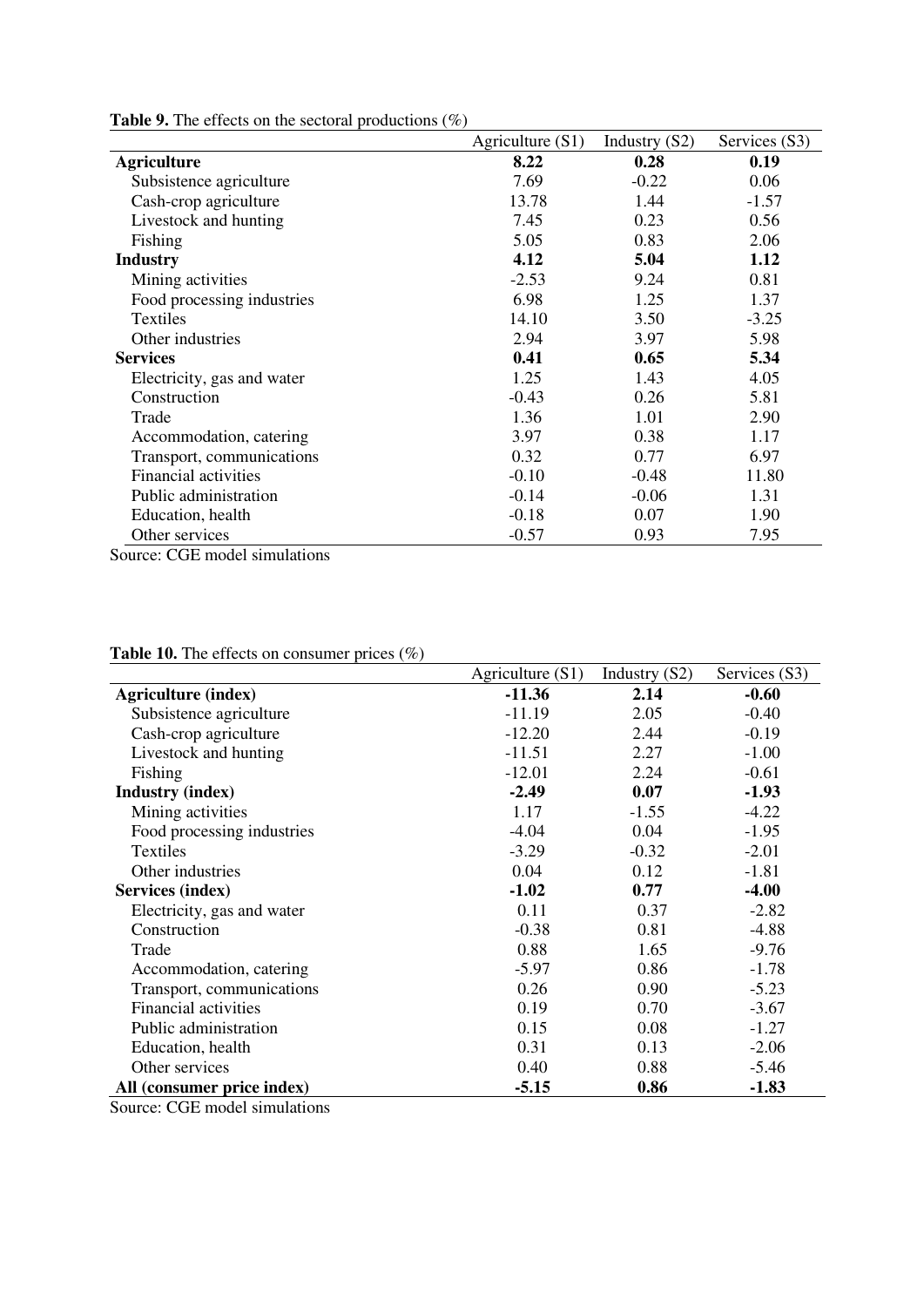|                                   | Agriculture $(S1)$ | Industry $(S2)$ | Services (S3) |
|-----------------------------------|--------------------|-----------------|---------------|
| Public employees                  | 4.89               | 0.01            | 0.50          |
| Formal private sector employees   | 4.43               | 0.41            | 0.83          |
| Informal private sector employees | 3.91               | 0.58            | 0.93          |
| Cash-crop farmers                 | 3.17               | 0.74            | 1.02          |
| Subsistence farmers               | 2.77               | 0.65            | 0.89          |
| <b>Breeders</b>                   | 3.94               | 0.90            | 1.21          |
| Fishermen                         | 4.25               | 0.70            | 1.06          |
| Self-employed                     | 3.94               | 0.77            | 1.10          |
| Unemployed                        | 3.00               | 0.54            | 0.80          |
|                                   |                    |                 |               |

**Table 11.** The effect on households' real consumption (%)

Source: CGE model simulations

| <b>Table 12.</b> The effects on sectoral exports $(\%)$ |  |
|---------------------------------------------------------|--|
|---------------------------------------------------------|--|

|                             | Agriculture $(S1)$ | Industry (S2) | Services (S3) |
|-----------------------------|--------------------|---------------|---------------|
| <b>Agriculture</b>          | 19.76              | $-1.80$       | $-0.48$       |
| Subsistence agriculture     | 17.94              | $-2.14$       | $-0.15$       |
| Cash-crop agriculture       | 21.20              | $-1.43$       | $-0.89$       |
| Livestock and hunting       | 19.44              | $-2.17$       | $-0.02$       |
| Fishing                     | 18.53              | $-1.85$       | 0.55          |
| <b>Industry</b>             | 0.10               | 7.21          | 1.28          |
| Mining activities           | $-2.36$            | 8.44          | 1.43          |
| Food processing industries  | 10.21              | 0.93          | 1.53          |
| <b>Textiles</b>             | 11.50              | 2.59          | $-0.42$       |
| Other industries            | 0.28               | 3.26          | 5.01          |
| <b>Services</b>             | $-0.28$            | $-0.77$       | 10.80         |
| Construction                | 0.17               | $-0.70$       | 8.38          |
| Transport, communications   | $-0.11$            | $-0.57$       | 10.02         |
| <b>Financial activities</b> | $-0.32$            | $-1.25$       | 12.79         |
| Public administration       | $-0.22$            | $-0.12$       | 2.00          |
| Other services              | $-0.76$            | $-0.54$       | 11.12         |

Source: CGE model simulations

|                            | Agriculture $(S1)$ | Industry $(S2)$ | Services (S3) |
|----------------------------|--------------------|-----------------|---------------|
| <b>Agriculture</b>         | $-13.24$           | 3.31            | 0.92          |
| Subsistence agriculture    | $-16.06$           | 3.91            | 0.36          |
| Cash-crop agriculture      | $-14.01$           | 7.15            | $-1.71$       |
| Livestock and hunting      | $-16.34$           | 4.47            | 1.05          |
| Fishing                    | $-18.83$           | 5.07            | 2.74          |
| <b>Industry</b>            | $-0.82$            | 1.72            | 1.31          |
| Mining activities          | 1.48               | $-3.36$         | 6.12          |
| Food processing industries | $-4.19$            | 0.79            | $-0.23$       |
| Textiles                   | $-3.11$            | 0.27            | 0.40          |
| Other industries           | $-0.28$            | 1.85            | 1.80          |
| <b>Services</b>            | 0.65               | 3.10            | $-5.30$       |
| Electricity, gas and water | 1.52               | 2.32            | $-2.70$       |
| Construction               | $-1.60$            | 3.37            | $-5.71$       |
| Transport, communications  | 1.05               | 3.20            | $-6.40$       |
| Financial activities       | 0.76               | 2.68            | $-2.97$       |
| Public administration      | 0.16               | 0.11            | $-1.28$       |
| Other services             | 0.42               | 3.88            | $-6.71$       |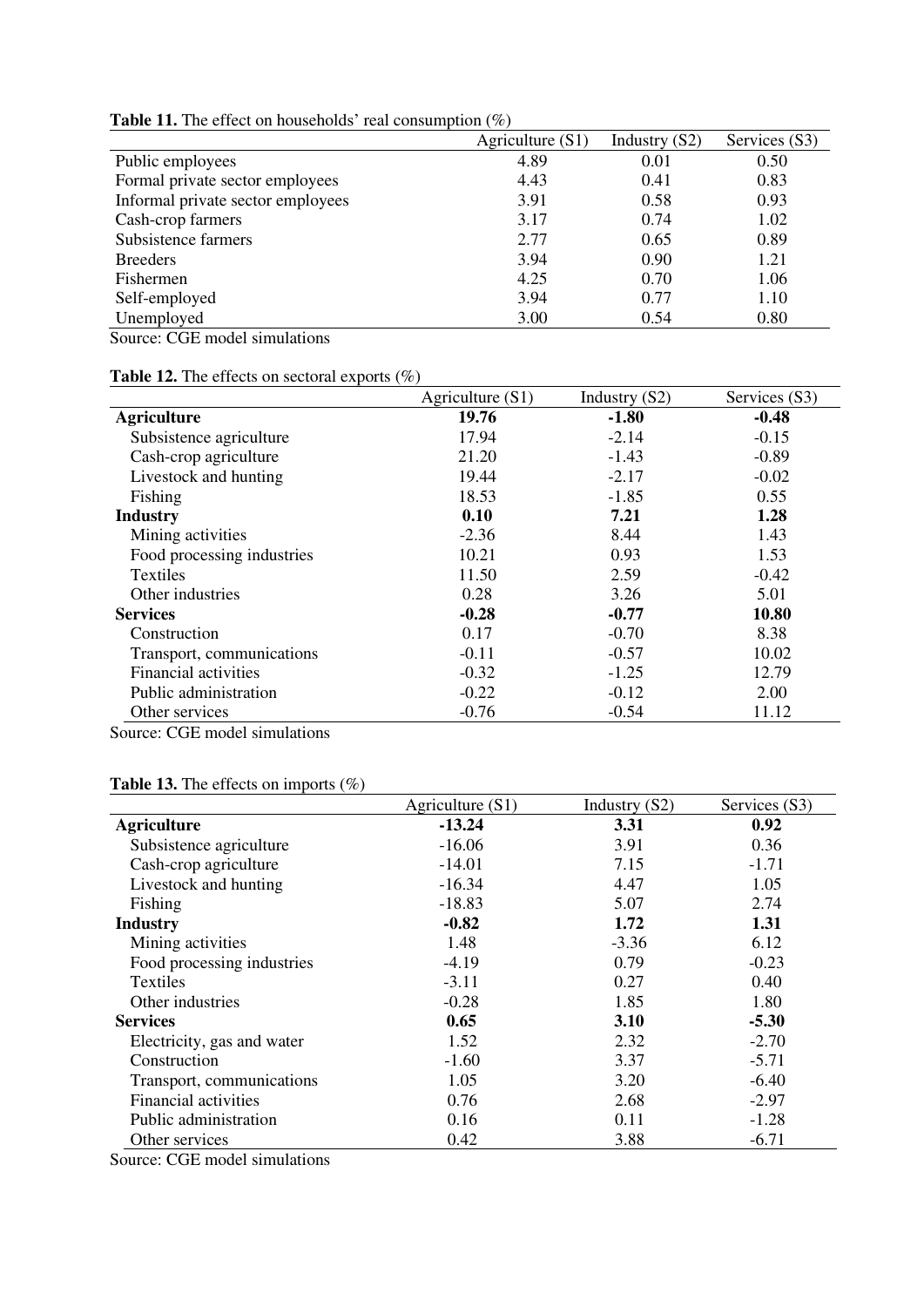|                             | Agriculture $(S1)$ | Industry $(S2)$ | Services (S3) |
|-----------------------------|--------------------|-----------------|---------------|
| <b>Agriculture</b>          | 7.47               | 0.41            | 0.26          |
| Subsistence agriculture     | 7.17               | $-0.13$         | 0.07          |
| Cash-crop agriculture       | 12.05              | 2.09            | $-1.73$       |
| Livestock and hunting       | 7.09               | 0.29            | 0.57          |
| Fishing                     | 5.02               | 0.83            | 2.06          |
| <b>Industry</b>             | 3.16               | 1.80            | 3.21          |
| Mining activities           | $-0.69$            | 3.24            | 5.14          |
| Food processing industries  | 6.81               | 1.26            | 1.42          |
| Textiles                    | 7.78               | 2.32            | 0.19          |
| Other industries            | 1.17               | 3.87            | 5.32          |
| <b>Services</b>             | 0.77               | 0.78            | 3.31          |
| Electricity, gas and water  | 1.24               | 1.42            | 4.12          |
| Construction                | $-0.81$            | 1.63            | 4.78          |
| Trade                       | 2.77               | 1.47            | 1.60          |
| Accommodation, catering     | 3.88               | 0.38            | 1.24          |
| Transport, communications   | 0.42               | 1.01            | 6.43          |
| <b>Financial activities</b> | 0.06               | 0.07            | 11.10         |
| Public administration       | $-0.14$            | $-0.07$         | 1.34          |
| Education, health           | $-0.18$            | 0.07            | 1.90          |
| Other services              | $-0.56$            | 1.66            | 6.98          |

**Table 14.** Domestic demand for commodities produced locally

Source: CGE model simulations

**Table 15.** The effects on macro-sectoral GDPs and global real GDP (%)

|                    | Agriculture $(S1)$ | Industry $(S2)$ | Services (S3) |
|--------------------|--------------------|-----------------|---------------|
| Agriculture        | 8.10               | 0.27            | 0.24          |
| Industry           | 3.43               | 6.74            | 0.88          |
| Mining activities  | $-2.53$            | 9.24            | 0.81          |
| <b>Manufacture</b> | 7.37               | 2.50            | 1.00          |
| <b>Services</b>    | 0.46               | 0.75            | 5.26          |
| Real GDP           | 3.03               | 1.48            | 2.06          |

Source: CGE model simulations

#### **3.3. Sensitivity tests**

Some behavioral parameters used for the implementation of the model stemmed from other sources. For this reason, it may not be reasonable to consider these values well fit Burkina Faso's reality. Sensitivity tests are necessary to check the robustness of our findings. We performed sensitivity tests on the elasticities of international trade, incomes, and production function. We present the impacts on macrosectoral GDPs, real GDP (Appendix 1), and sectoral productions (Appendix 2) when dividing these elasticities by 2 and then multiplying them by 2, respectively. As it is highlighted, the conclusion that the agricultural sector is a powerful engine of industrialization is maintained. Indeed, the GDP and the production of the manufacturing sector are higher when the investment is made in the agricultural sector. The growth of the manufacturing GDP is between 5.77% and 9.12% in scenario 1 while it only ranges from 2.07% to 2.77% in scenario 2 and much weaker in scenario 3 (between  $+0.88\%$ ) and +1.00%). The same observation holds true for manufacturing production presented in Appendix 2.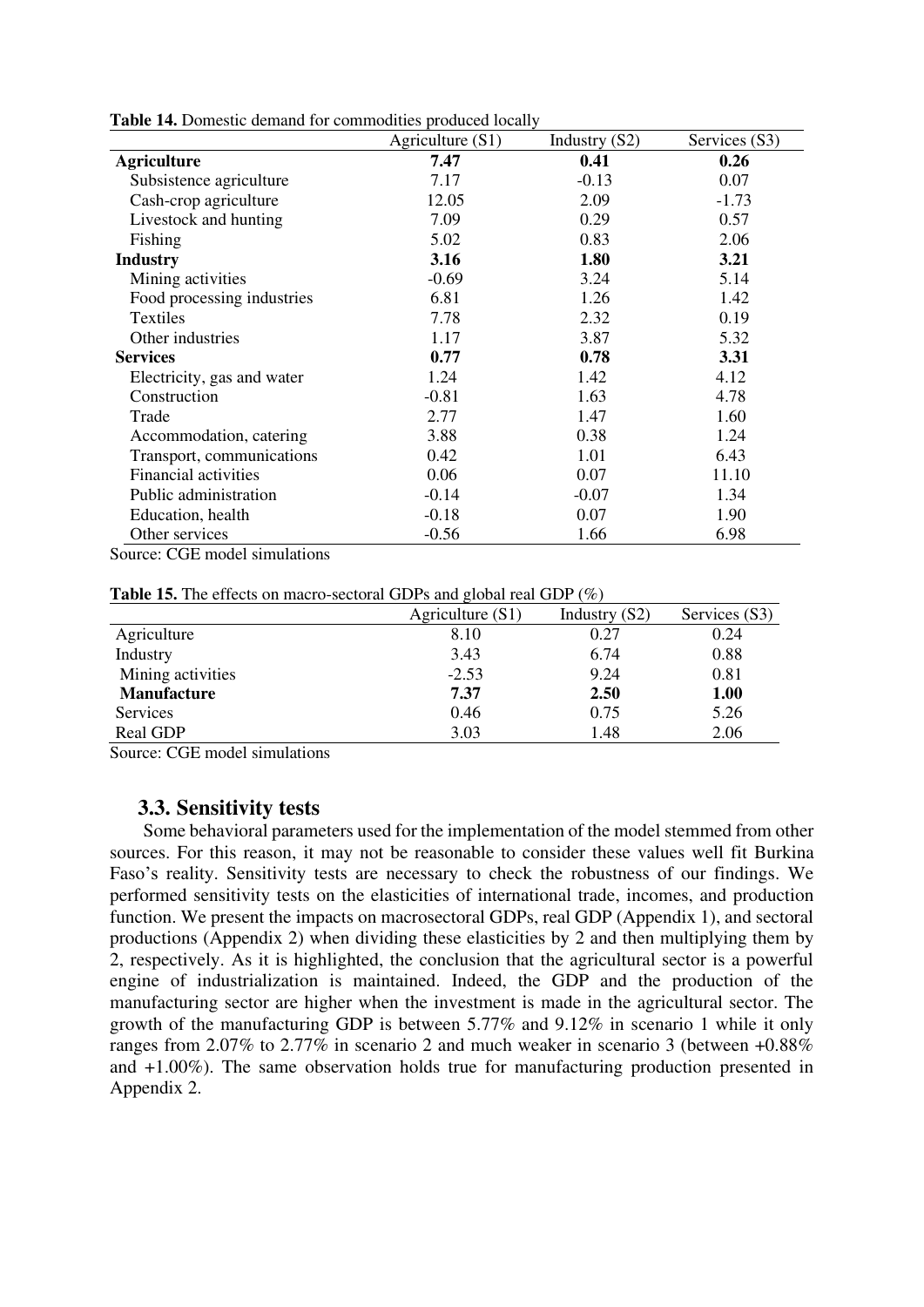## **4. Conclusion, policy implications, and outlook**

In this paper, we have investigated the capacity of agriculture in Burkina Faso to initiate an industrialization process that would raise the living standards of the Burkinabè. A computable general equilibrium model has been used because of its ability to represent the various intersectoral and institutional links and to consider the structure of the economy in the study of a shock or a policy affecting the national economy. Simulations of agricultural intensification show effects that are positive not only for agriculture and households' living standards but also for the industrial sector in general and the manufacturing sector in particular. The positive impact – in terms of increased production and added value – of agricultural intensification on the manufacturing sector turns out to be greater than that of investment in the industrial sector. These findings clearly show that the strong links between agriculture and manufacturing can be exploited to both develop agriculture and stimulate an industrialization process in Burkina Faso.

In general, our findings support the idea that Burkina Faso's agricultural sector can be a powerful lever for industrialization and the fight against poverty. Our study is the first to undertake a comparison between the three major sectors of the economy. The study by Tarp and Tarp (2004) which has highlighted the superiority of an industrialization strategy based on agricultural development rather compared three development strategies : (i) an agriculture-first strategy, (ii) an agricultural-development led industrialization (ADLI) strategy, and (iii) a primary-sector export-oriented strategy. The industry as a whole and services have therefore not been considered in their development strategies. In terms of economic policy recommendations, development policies should be oriented towards taking into account the strong agriculture-industry relationship in order to make good use of the advantages offered by such an economic structure. The recommendations can be generalized to many developing countries as a greater number of people are employed in the agricultural sector in these countries.

The results presented in this study are derived from a model assuming perfect competition in the productive and trading sectors. This can constitute a fundamental limit insofar as the absence of competition, especially in the trading sector, can jeopardize the expected gains from agricultural growth (Atkin and Donaldson 2015). Future research can therefore be directed towards modeling monopoly or oligopoly situations to analyze the implications for this study's conclusions. By the same token, the fact that the social accounting matrix used does not disaggregate the representative household according to residence (rural versus urban) or income group (poor and non-poor) does not allow to discuss the distributive effects between the rural and the urban and between the poor and the non-poor. However, as it is shown in Table 11, the increase in real consumption of all socioprofessional categories shows that both rural and urban dwellers are benefiting from an agricultural-development led industrialization (ADLI) strategy.

#### **References**

- Adelman, Irma. 1984. "Beyond export-led growth." *World development* 12 (9):937-49. doi: [http://dx.doi.org/10.1016/0305-750X\(84\)90050-0.](http://dx.doi.org/10.1016/0305-750X(84)90050-0)
- Annabi, Nabil, John Cockburn, and Bernard Decaluwé. 2006. "Functional forms and parametrization of CGE models." In *MPIA Working Paper 2006-04*.
- Atkin, David, and Dave Donaldson. 2015. "Who's getting globalized? The size and implications of intra-national trade costs." In *NBER Working Papers 21439*. National Bureau of Economic Research.
- Bosworth, Barry, and Susan M Collins. 2008. "Accounting for growth: comparing China and India." *The Journal of economic perspectives* 22 (1):45-66.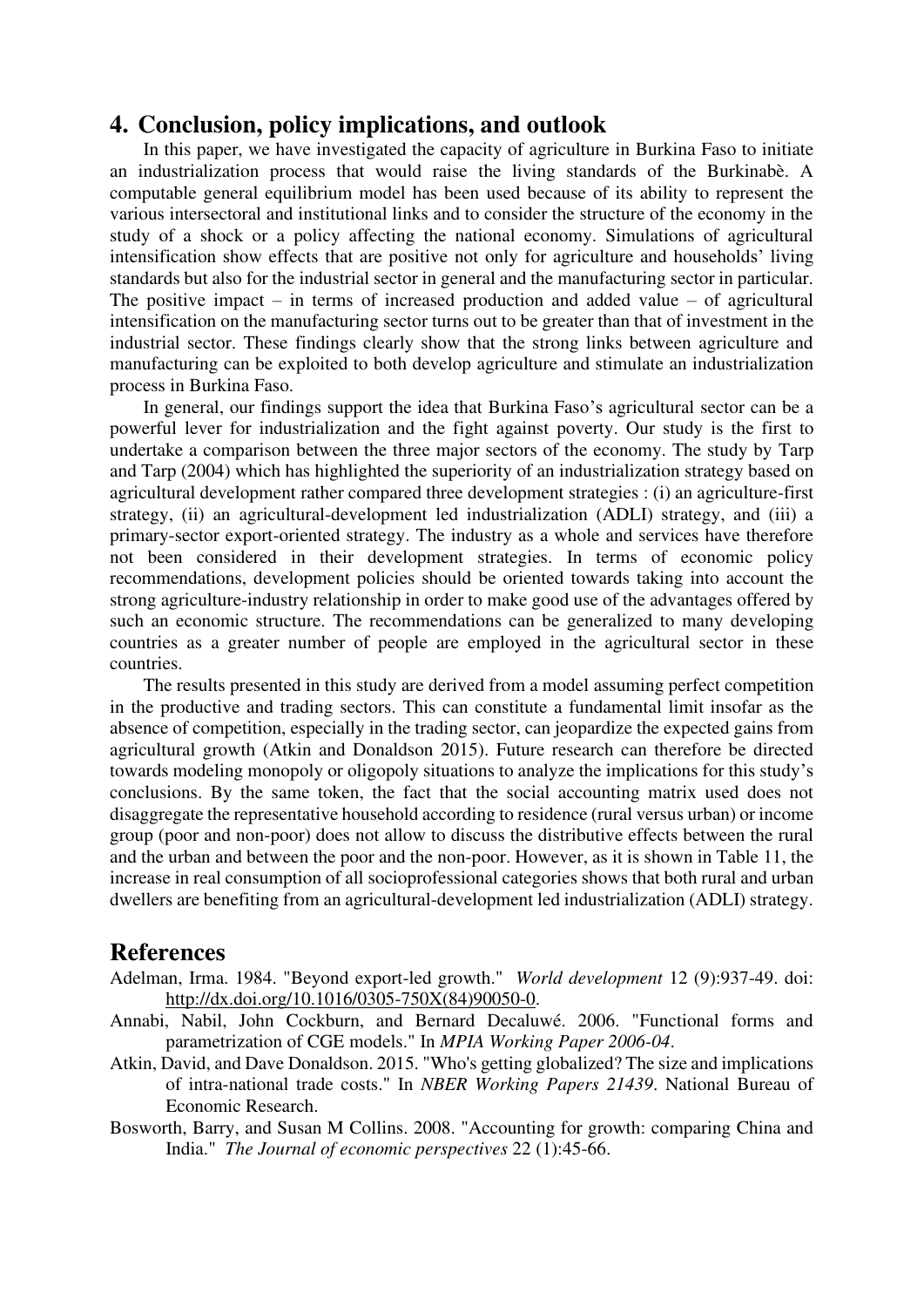- Chenery, Hollis B., and Tsunehiko Watanabe. 1958. "International Comparisons of the Structure of Production." *Econometrica* 26 (4):487-521. doi: 10.2307/1907514.
- Collier, Paul, and Stefan Dercon. 2014. "African Agriculture in 50 Years: Smallholders in a Rapidly Changing World?" *World development* 63:92-101. doi: [https://doi.org/10.1016/j.worlddev.2013.10.001.](https://doi.org/10.1016/j.worlddev.2013.10.001)
- De Janvry, A. (1984). *Searching for Styles of Development: Lessons from Latin America and Implications for India*. Berkeley: University of Californ
- Decaluwé, Bernard, André Lemelin, Véronique Robichaud, and Hélène Maisonnave. (2010). *PEP-1-t. Standard PEP model: single-country, recursive dynamic version*. Québec: Partnership for Economic Policy
- Gereffi, G., and D. L. Wyman. 1990. *Manufacturing Miracles Paths of Industrialization in Latin America and East Asia*: Princeton University Press. doi: 10.2307/j.ctt7ztmx0.
- Gollin, Douglas. 2010. "Chapter 73 Agricultural Productivity and Economic Growth." *Handbook of Agricultural Economics* 4:3825-66. doi: [http://dx.doi.org/10.1016/S1574-](http://dx.doi.org/10.1016/S1574-0072(09)04073-0) [0072\(09\)04073-0.](http://dx.doi.org/10.1016/S1574-0072(09)04073-0)
- Hertel, Thomas W. 2002. "Chapter 26 Applied general equilibrium analysis of agricultural and resource policies." In *Handbook of Agricultural Economics*, edited by L. Gardner Bruce and C. Rausser Gordon, 1373-419. Elsevier.
- Himanshu, Peter Lanjouw, Rinku Murgai, and Nicholas Stern. 2013. "Nonfarm diversification, poverty, economic mobility, and income inequality: a case study in village India." *Agricultural Economics* 44 (4-5):461-73. doi: 10.1111/agec.12029.
- Hirschman, A. O. . (1958). *The Strategy of Economic Development*. New Haven, Connecticut: Yale University Press
- Jorgenson, Dale W. 1961. "The Development of a Dual Economy." *The Economic Journal* 71 (282):309-34. doi: 10.2307/2228770.
- Kuznets, Simon. 1968. *Toward a theory of economic growth, with Reflections on the economic growth of modern nations*. New York: Norton.
- Lewis, W. Arthur. 1954. "Economic Development with Unlimited Supplies of Labour." *The Manchester School* 22 (2):139-91. doi: 10.1111/j.1467-9957.1954.tb00021.x.
- Mellor, J.W. (1976). *The New Economics of Growth: a Strategy for India and the Developing World*. Ithaca, NY:
- Mundlak, Yair. 2005. "Economic Growth: Lessons from Two Centuries of American Agriculture." *Journal of Economic Literature* 43 (4):989-1024.
- Murphy, Kevin M., Andrei Shleifer, and Robert Vishny. 1989. "Income Distribution, Market Size, and Industrialization." *The Quarterly Journal of Economics* 104 (3):537-64. doi: 10.2307/2937810.
- O'Brien, Patrick Karl. 1998. *Industrialisation: critical perspectives on the world economy*. London: Routledge.
- Pauw, Karl, and James Thurlow. 2011. "Agricultural growth, poverty, and nutrition in Tanzania." *Food Policy* 36 (6):795-804. doi: [http://dx.doi.org/10.1016/j.foodpol.2011.09.002.](http://dx.doi.org/10.1016/j.foodpol.2011.09.002)
- Ranis, Gustav, and C. H. Fei John. 1961. "A Theory of Economic Development." *The American Economic Review* 51 (4):533-65.
- Rosenstein-Rodan, P. N. 1943. "Problems of Industrialisation of Eastern and South-Eastern Europe." *The Economic Journal* 53 (210/211):202-11. doi: 10.2307/2226317.
- Scitovsky, Tibor. 1954. "Two Concepts of External Economies." *Journal of Political Economy* 62 (2):143-51.
- Self, Sharmistha, and Richard Grabowski. 2007. "Economic development and the role of agricultural technology." *Agricultural Economics* 36 (3):395-404. doi: 10.1111/j.1574- 0862.2007.00215.x.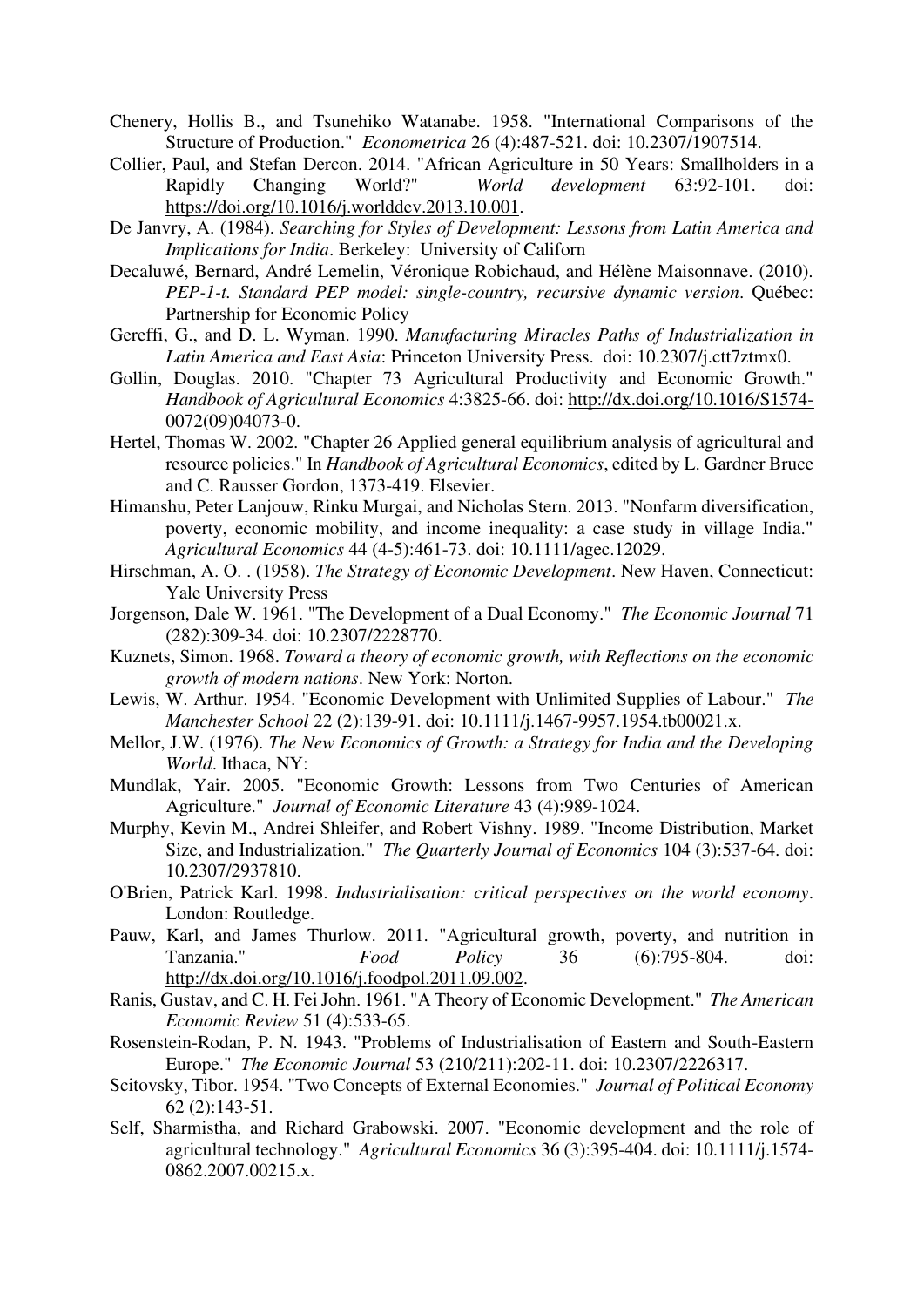- Tarp, Henning, and Jensen Finn Tarp. 2004. "On the choice of appropriate development strategy: insights gained from CGE modelling of the Mozambican economy." *Journal of African Economies* 13 (3):446-78.
- Tiffin, Richard, and Xavier Irz. 2006. "Is agriculture the engine of growth?" *Agricultural Economics* 35 (1):79-89. doi: 10.1111/j.1574-0862.2006.00141.x.
- Zidouemba, Patrice, and F. Gérard. 2015. "Investissement public et sécurité alimentaire au Burkina Faso : une analyse en Équilibre Général Calculable dynamique." *Revue d'Études en Agriculture et Environnement* 96 (3):411-37.
- Zidouemba, Patrice Rélouendé, and Françoise Gerard. 2018. "Does Agricultural Productivity Actually Matter for Food Security in a Landlocked Sub-Saharan African Country? The Case of Burkina Faso." Canadian Journal of Agricultural Economics/Revue Canadian Journal of Agricultural Economics/Revue *canadienne d'agroeconomie* 66 (1):103-42. doi: 10.1111/cjag.12140.